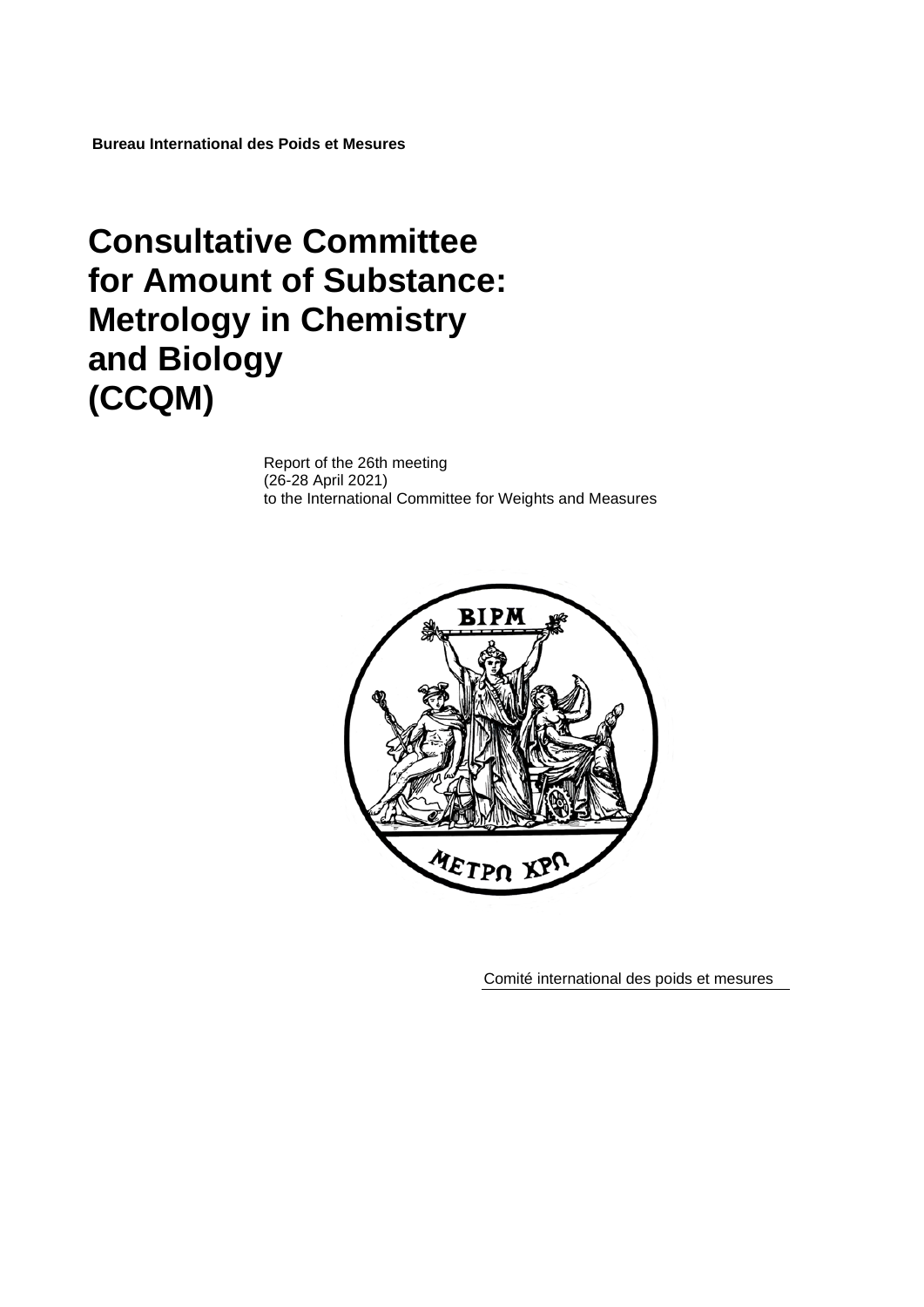## **LIST OF MEMBERS OF THE CONSULTATIVE COMMITTEE FOR AMOUNT OF SUBSTANCE: METROLOGY IN CHEMISTRY AND BIOLOGY**

as of 26 APRIL 2021

#### **President**

Dr S.-R. Park, member of the International Committee for Weights and Measures also

Korea Research Institute of Standards and Science [KRISS], Daejeon

#### **Executive Secretary**

Dr R. Wielgosz, International Bureau of Weights and Measures [BIPM], Sèvres.

#### **Members**

Centro Nacional de Metrología [CENAM], Querétaro.

D.I. Mendeleyev Institute for Metrology, Rosstandart [VNIIM], St Petersburg.

Danish Fundamental Metrology Ltd [DFM], Hørsholm.

Federal Institute for Materials Research and Testing/Bundesanstalt für Material-forschung und –prüfung [BAM] Berlin.

Federal Institute of Metrology METAS [METAS], Bern-Wabern.

Health Sciences Authority [HSA], Singapore.

Instituto Nacional de Metrologia, Qualidade e Tecnologia [INMETRO], Rio de Janeiro.

Korea Research Institute of Standards and Science [KRISS], Daejeon.

Laboratoire National de Métrologie et d'Essais [LNE], Paris.

LGC Ltd [LGC], Teddington.

National Institute of Metrological Research/Istituto Nazionale di Ricerca Metrologica [INRIM], Turin.

National Institute of Metrology [NIM], Beijing.

National Institute of Metrology (Thailand) [NIMT], Pathumthani

National Institute of Standards and Technology [NIST], Gaithersburg.

National Measurement Institute, Australia [NMIA], Lindfield.

National Metrology Institute of Japan, AIST [NMIJ/AIST], Tsukuba.

National Metrology Institute of South Africa [NMISA], Pretoria.

National Metrology Institute of Turkey /TÜBITAK Ulusal Metroloji Enstitüsü [UME], Gebze-Kocaeli.

National Physical Laboratory [NPL], Teddington.

National Research Council of Canada [NRC], Ottawa.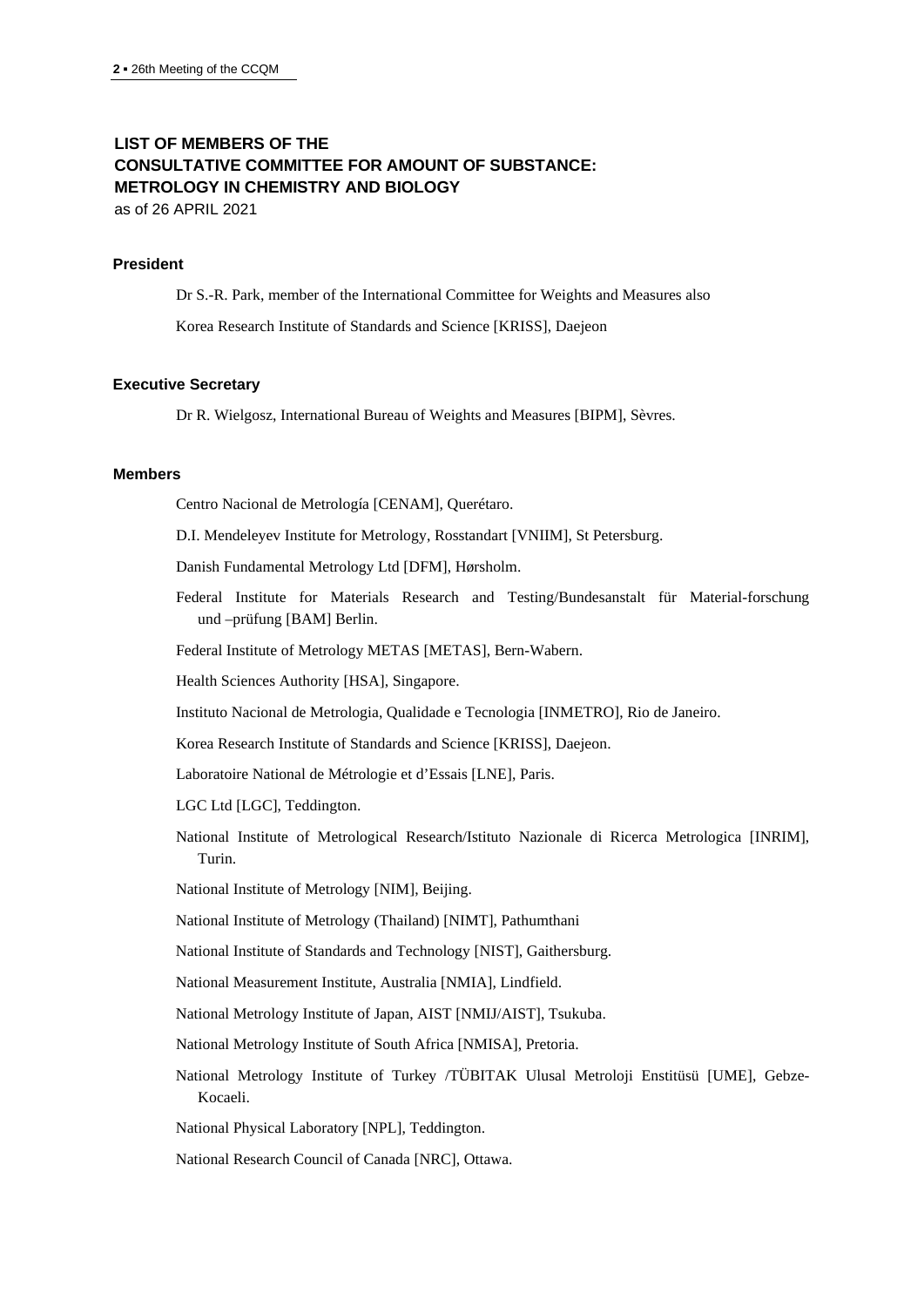Physikalisch-Technische Bundesanstalt [PTB], Braunschweig.

RISE Research Institute of Sweden AB [RISE], Borås.

Slovak Institute of Metrology/Slovenský Metrologický Ústav [SMU], Bratislava.

VSL B.V. [VSL], Delft.

The Director of the International Bureau of Weights and Measures [BIPM], Sèvres.

#### **Observers**

All-Russian Scientific Research Institute of Physical Technical Measurements, Rosstandart [\[VNIIFTRI\]](http://www.vniiftri.ru/), Moscow.

Bulgarian Institute of Metrology [BIM], Sofia.

Central Office of Measures [GUM], Warsaw.

Centro Español de Metrología [CEM], Madrid.

CSIR National Physical Laboratory of India [NPLI], New Delhi.

Government Office of the Capital City Budapest [BFKH], Budapest.

Hong Kong Government Laboratory [GLHK], Kowloon.

Instituto Nacional de Tecnología Industrial [\[INTI\]](http://www.inti.gob.ar/), San Martín, Prov. Buenos Aires.

Instituto Português da Qualidade [IPQ], Caparica.

Kenya Bureau of Standards [KEBS], Nairobi.

National Metrology Centre, Agency for Science, Technology and Research [NMC, A\*STAR], Singapore.

National Physical Laboratory of Israel [INPL], Jerusalem.

State Enterprise "All-Ukrainian State Scientific and Production Center of Standardization, Metrology, Certification and Consumer' Rights Protection [\[SE "Ukrmetrteststandard"\]](http://www.ukrcsm.kiev.ua/), Kiev

#### **Liaisons**

Cooperation on International Traceability in Analytical Chemistry [CITAC], Trappes.

European Commission – Joint Research Centre [JRC-Geel], Geel

International Atomic Energy Agency [IAEA], Vienna.

International Federation of Clinical Chemistry and Laboratory Medicine [IFCC], Milan.

International Organization for Standardization, Committee on Reference Materials [ISO REMCO], Geneva.

International Union of Pure and Applied Chemistry [IUPAC].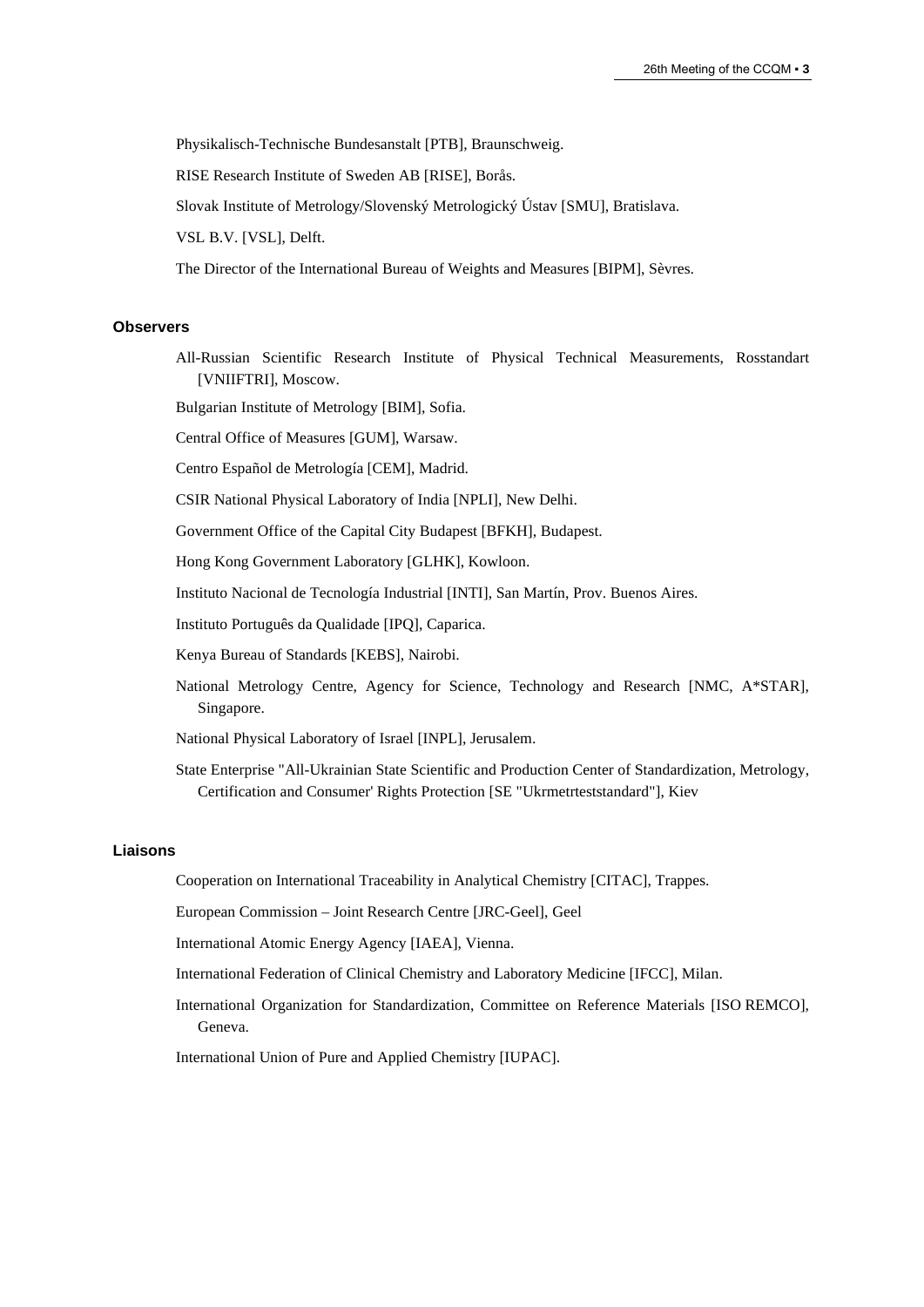## **1. OPENING OF THE MEETING**

The Consultative Committee for Amount of Substance: Metrology in Chemistry and Biology (CCQM) held its twenty sixth meeting as an online meeting hosted by the International Bureau of Weights of Measures (BIPM), from 26 to 28 April 2021.

The following were present: M. Akgöz (UME), H. Andres (METAS), M. Arce Osuna (CENAM), M.d.R. Arvizu Torres (CENAM), H. Aslan (DFM), C. Augusto (INMETRO), Y.-K. Bae (KRISS), A. Botha (NMISA, also ISO/REMCO), J. Braybrook (LGC), P. Brewer (NPL), R.J.C. Brown (NPL), D. Burke (NMIA), S.Z. Can (UME), J. Carney (NIST), L. Deleebeeck (DFM), C. Divieto (INRIM), L. Dong (NIM), Z. Durisova (SMU), S. Ellison (LGC), M. Fernandes-Whaley (NMISA), P. Fisicaro (LNE), T. Fujimoto (NMIJ/AIST), B. Garrido (INMETRO), C. Gonzalez (NIST), B. Güttler (PTB), N. Hanari (NMIJ/AIST), C. Haraldsson (RISE), K. Inagaki (NMIJ/AIST), Y. Kustikov (VNIIM), S Lee (KRISS), K.-S. Lee (KRISS), H. Li (NIM), K. Lippa (NIST), L. Mackay (NMIA), M. Máriássy (SMU), J. Melanson (NRC), Z. Mester (NRC and IUPAC), G. O'Connor (PTB), U. Panne (BAM), S.R. Park (President of the CCQM/CIPM/KRISS), R. Paroli (NRC), M. Pérez Urquiza (CENAM), J. Pillay (NMISA), J. Rodrigues (INMETRO), A.M. Rossi (INRIM), M. Sega (INRIM), D. Smeulders (NMIA), E. Sobina (UNIIM), R. Stosch (PTB), T. Tarhan (UME), T.L. Teo (HSA), A. van der Veen (VSL), S. Vaslin-Reimann (LNE), J. Vogl (BAM), D. wang (NIM), C. Yafa (NIMT).

Observers: R. Chipanova (BIM), F. Dias (IPQ), V. Dobrovolskiy (VNIIFTRI), J. Dumanska (GUM), J. Fang (NMC, A\*STAR), T. Fernández Vicente (CEM), P. A. Gatti (INTI), C. Ho (GLHK), F.M. Kai (NMC, A\*STAR), O. Levbarg (SE "Ukrmetrteststandard"), Z.N. Nagyné Szilágyi (BFKH), N. Oganyan (VNIIFTRI), T. Okumu Oduor (KEBS), A. Petrenko (SE "Ukrmetrteststandard"), M.M. Puelles (INTI), H.K. Rotich (KEBS), D.W.M. Sin (GLHK), M. Strzelec (GUM).

Liaisons: P. Gillery (IFCC), M. Groening (IAEA).

Representatives from Member State invited to attend as Observer: D.A. Ahumada Forigua (INM Colombia), G. Carroll (SL), E. Ferreira (LATU).

Invited: A.R. Al Askar (SASO-NMCC), T. Asakai (NMIJ/AIST), J. Campbell (LGC), V.S. Da Cunha (INMETRO), B. Fu (NIM), J. Huggett (LGC), E. Kulyabina (VNIIMS), E. Lin (NIST MML), G. Miller (VCU), S. Seitz (PTB), A. Shard (NPL), C. Swart (PTB), M. Tarlov (NIST), M. Vonsky (VNIIM), M. Winchester (NIST).

Also present: R. Josephs (BIPM), S. Maniguet (BIPM), M.J.T Milton (Director of the BIPM), R. Wielgosz (BIPM / Executive Secretary of the CCQM), S. Westwood (BIPM), J. Viallon (BIPM).

## 1.1. Welcome

Dr S-R Park officially opened the meeting at 12:00 pm (CET) on 26 April 2021. The meeting was held online. Dr Park welcomed delegates from across the world, particularly thanking those who were attending at extreme local times. He noted the ongoing Covid-19 pandemic and wished all present continuing good health. He regretted the necessity to cancel the 2020 plenary meeting but was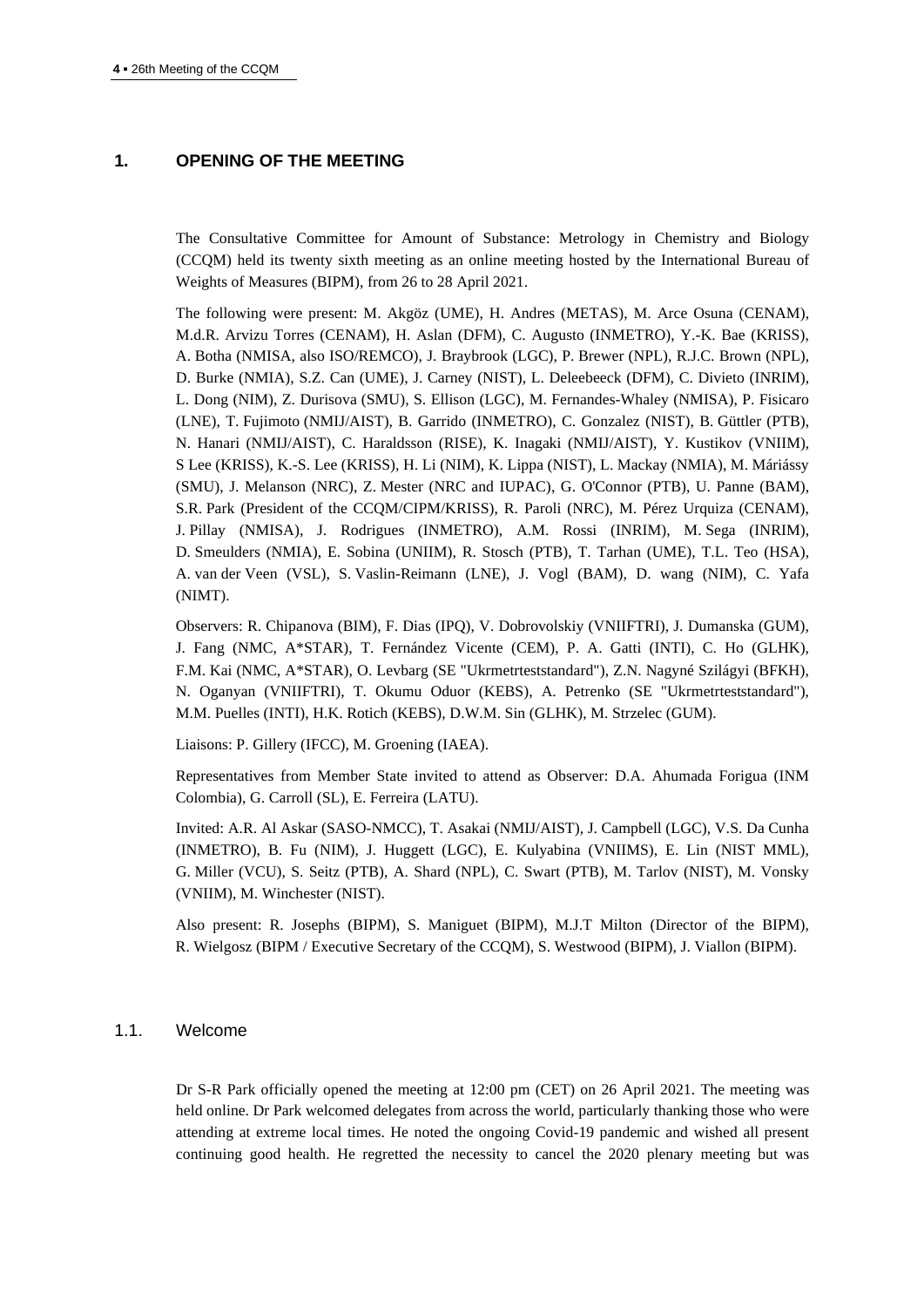pleased to see that many of the CCQM working groups had continued their work during the pandemic.

Dr Park invited participants to send, by email, any thoughts that could not be conveyed in person in the shorter online meeting format.

## **2. PRESENTATION OF LIST OF PARTICIPANTS AND RULES OF ORDER FOR ON-LINE MEETING**

Dr Wielgosz shared a list of registered participants, which included 101 participants from 45 institutes.

Dr Wielgosz said that the meeting had been structured in order to maximize time for discussion and hoped that participants had been able to review the many meeting papers and presentations posted online on the newly restructured BIPM website. He provided brief guidance on use of the online meeting platform. He additionally noted that Dr Westwood and Dr Viallon (both currently at BIPM) would assist as moderators.

## **3. APPOINTMENT OF A RAPPORTEUR**

Dr Wielgosz noted that Dr Ellison (LGC) had been appointed as Rapporteur for three years with effect from the 25th meeting. The meeting confirmed appointment of Dr Ellison as rapporteur.

## **4. APPROVAL OF THE AGENDA**

Dr Wielgosz presented the proposed agenda, which was adopted without change.

## **5. OVERVIEW OF CCQM ACTIVITIES SINCE THE 25TH MEETING OF THE CCQM, APRIL 2019**

Dr S-R. Park provided a summary of CCQM activities since the 25th meeting of the CCQM in April 2019). He recalled the celebration of the 25th meeting of CCQM in 2019 and the many leaders of CCQM up to 2019. Dr Park additionally thanked INRIM for hosting the interim CCQM-SPWG meeting in Torino in 2019.

Dr Park noted the subsequent rapid spread of Covid-19 world-wide and the adverse effect on CCQM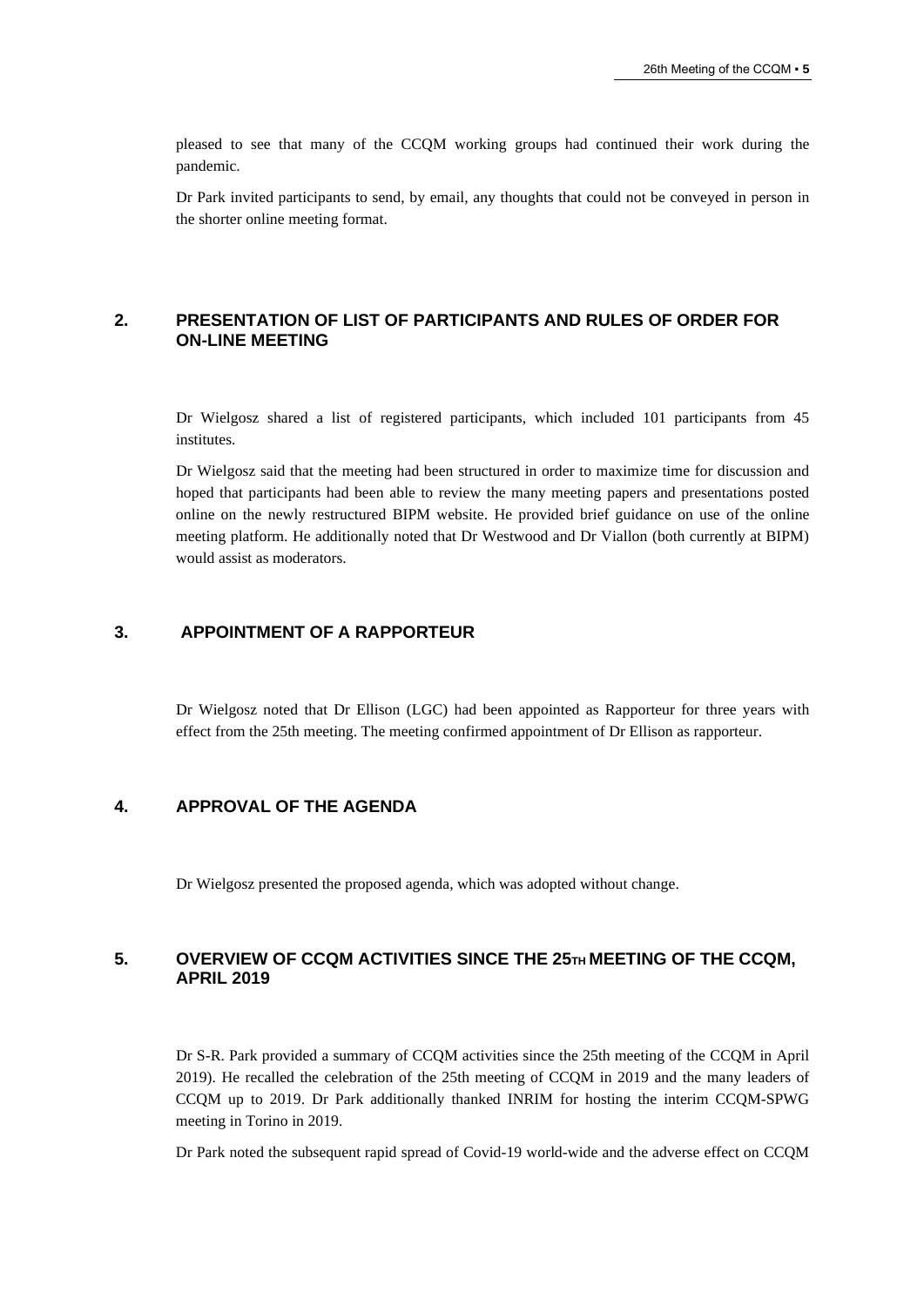meetings, none of which could be held in person since the beginning of 2020. Despite this CCQM had held over 70 video conferences and meetings since April 2019, representing a great deal of activity. The meetings had progressed 40 comparisons, including two related to SARS-CoV-2, and had helped progress development of the CCQM strategy for 2021-2030

The period since April 2019 had seen some important technical activities. For example, in 2020, CCQM had recommended a value for the absorption cross-section of ozone, which would underpin world-wide ozone monitoring. This followed a CCQM workshop on the topic of ozone monitoring. The CCQM Working Group on Gas Analysis (CCQM-GAWG) had additionally formed task groups on greenhouse gas scale comparisons and on Ozone Cross-section.

CCQM had moved very quickly to support SARS-CoV-2 measurement response. Activity had included a pilot comparison, CCQM-P216, on Quantification of SARS-CoV-2 monoclonal antibody in solution (coordinated by NIM, NRC and BIPM) and another, CCQM-P199.b, on SARS-CoV-2 RNA copy number quantification, coordinated by LGC, NIMC, NIBSC, and NIST.

Further progress had been made on Broad Scope CMC claims. Dr Park said this was an important line of development and would increase the efficiency of work to support CMC claims in future.

Dr Park drew attention to the BIPM activities in Metrology in Chemistry and thanked BIPM for its continued work in coordinating CCQM key and pilot comparisons, as well as organizing and hosting 76 video conferences for the CCQM WG and CCQM Webinars on 'Ensuring the reliability of measurements in response to the Covid-19 Pandemic' during the period.

Further details of some of the activities are given in individual working group reports, below.

## **6. PANDEMIC RESPONSE CASE STUDY: CCQM-P199.B, SARS-COV-2 VIRAL RNA QUANTIFICATION WITH RT-DPCR**

Dr J. Huggett (Chair, CCQM-NAWG) presented a summary of CCQM-P199.b, a study of SARS-CoV-2 viral RNA quantification with reverse transcription/digital PCR (RT-dPCR). He noted that there were currently two basic approaches to SARS-CoV-2 detection: detection of the viral genome, and detection of viral protein. He noted that the importance of these methods had greatly increased public awareness of PCR as a powerful method for diagnosis.

He addressed the detection of SARS-CoV-2 and requirements for accuracy, noting that the number of copies in ongoing infection was high  $(10^6 \text{ mL}^{-1})$  and the methods were highly sensitive. However, in practice the amount of viral RNA could be very much lower in field samples. Viral RNA concentration could be between 10  $mL^{-1}$  and  $10^{10}$   $mL^{-1}$ . The dynamic range of methods also varied considerably, reducing sensitivity. In part as a result of this, detection capability for different methods appeared to vary over four orders of magnitude. Dr Huggett also noted that many estimates of detection capability were based on available test samples, few of which had been accurately quantified. More accurate measurement was accordingly needed to underpin assessments of capability in routine measurements.

Dr Huggett briefly described the principal of digital PCR. By comparison with traditional quantitative PCR, samples were diluted and dispersed among a large number of partitions  $(10^5 - 10^7$  depending on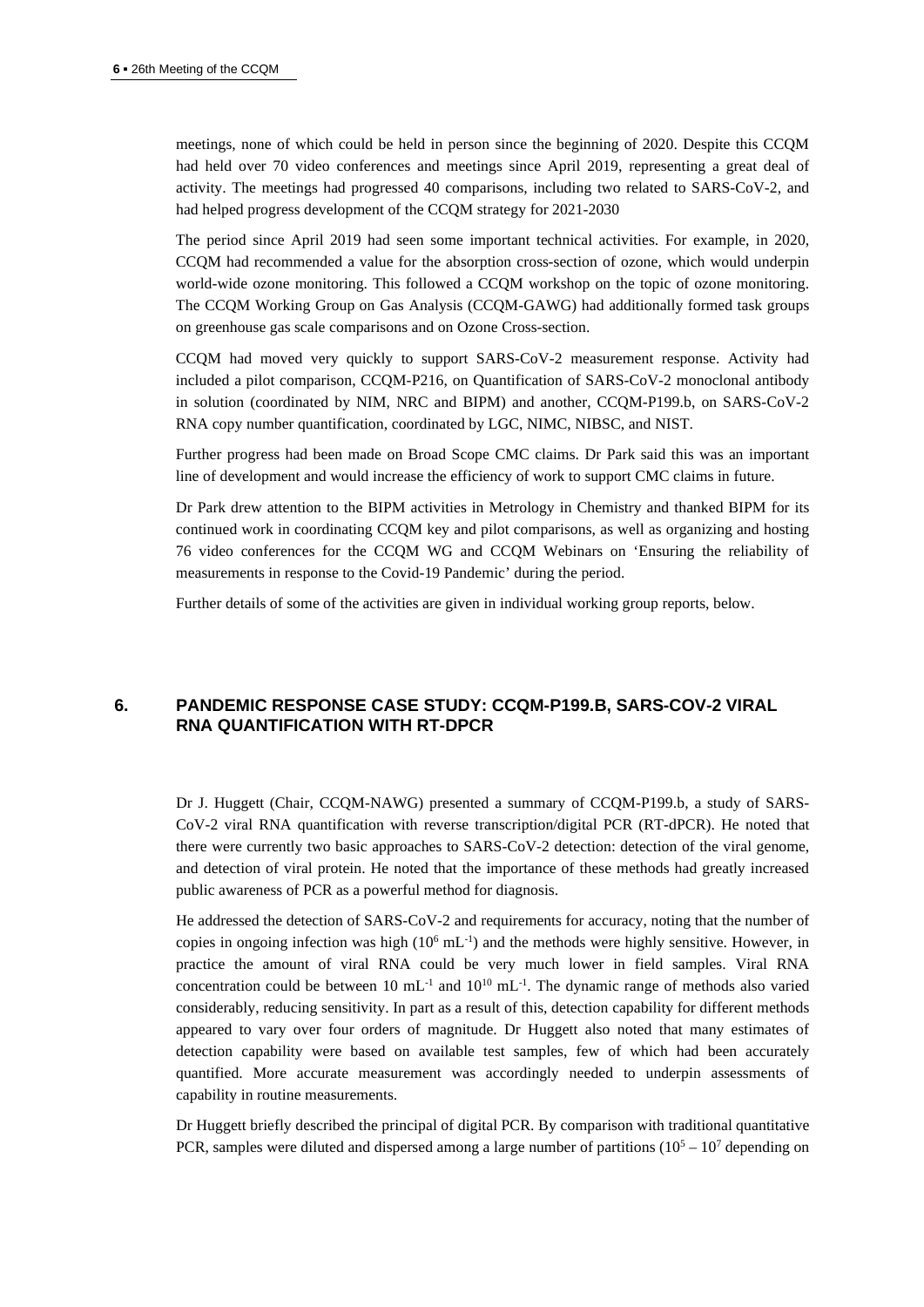exact methodology) so that each partition contained (on average) less than one molecule. Counting of partitions showing amplification then gave a very accurate estimate of concentration, based on counting.

To demonstrate international capability the CCQM-P199.b comparison used four test materials; one purified high-concentration material and three gravimetrically prepared low-concentration samples. Sequences were provided but laboratories were expected to choose or develop their own assays. No calibrators were provided. The high concentration material included sufficient RNA to determine by conventional chemical methods.

Results of the comparison had been available in an exceptionally short time; six months from initiation of the study. Results showed a range of about ±40 %, a very considerable improvement over routine laboratory results which, in similar circumstances, would be unlikely to agree within orders of magnitude. In addition, results on the pure material from orthogonal (chemical) methods also showed good agreement, adding confidence in the combination of RNA transcription and amplification in dPCR.

In closing, Dr Huggett drew attention to a number of activities aimed at transferring this new capability, including the use of dPCR for assigning values to EQA (proficiency testing) samples.

Dr Huggett thanked LGC, NIM, NIST and NIBSC for coordinating the study, PTB and GBD for chemical measurements, and VNIIM, BIPM and KRISS for their support in managing and advising on study organization and processes. Discussion and questions followed. Dr Wielgosz asked how IVD manufacturers standardized their measurements before reference materials were available. Dr Huggett explained that a variety of methods were in use. Some used digital PCR, but with comparably little attention to metrological properties such as traceability and uncertainty

Dr Botha asked whether it was possible to produce certified matrix reference materials for virology. Dr Huggett replied that although he was not yet aware of any commercially available SARS-CoV-2 materials, but matrix materials were certainly available for other viral pathogens. In response to a further question, he added that CCQM members certainly had a role in underpinning measurements on such materials, both via capability development and by provision of traceable reference values.

Dr Gonzalez asked how reference materials for virology would help in the case of emergent variants. Dr Huggett replied that the capability could be quickly adapted as variants emerged.

Dr Andres asked which orthogonal methods had been applied. Dr Huggett said these included the molecular counting method developed at KRISS and chemical measurement of (for example) phosphorus. Dr Park added that the KRISS method could in principle be sequence-specific, but at present signal/noise was not yet sufficient.

The meeting also noted that for dPCR, RNA also needs converting to DNA for detection by amplification, adding an additional transcription step. Dr Huggett recalled that early transcription processes had been extremely variable; the results for the CCQM-P199.b showed that considerable improvements had taken place. dPCR was also a good probe for variations in transcription efficiency, because of its high precision and its basis in counting.

Dr Mester noted that commercial standard manufacturers have released RNA standards within weeks of the start of the pandemic and asked how good those standards were. Dr Huggett replied that they provided a viable response for urgent need, but quantitation was inevitably poorer than the best that could be achieved and early detection capabilities based on these early materials may not be as reliable.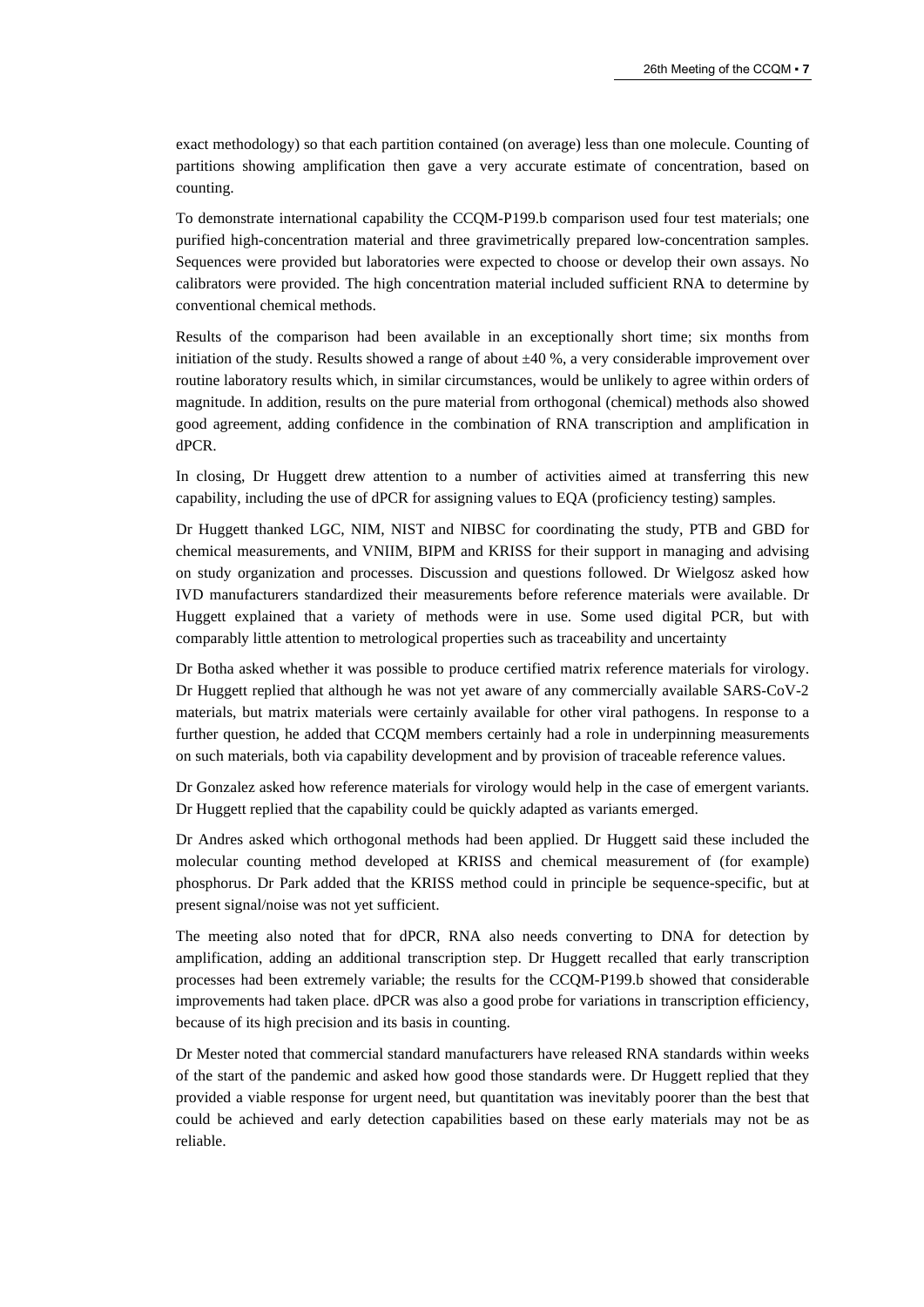Dr Park said that the CCQM should be proud of the strong and practically useful response to the SARS-CoV-2 crisis. He also noted that this had relied heavily on the long experience of studies in GMO and other DNA quantitation applications, demonstrating the importance of CCQM's programme of fundamental studies.

## **7. ENSURING RELIABLE MEASUREMENTS FOR INFECTIOUS DISEASES: HOW WILL NMI AND CCQM ACTIVITIES EVOLVE?**

A number of participants had been invited to give short presentations on their institute's plans in the infectious disease area following experiences in responding to the SARS-CoV-2 pandemic.

Dr R. Paroli (on behalf of NRC, Canada) said that NRC had to move very quickly to support testing of personal protective equipment, particularly N95 mask testing; NRC had very quickly repurposed their carbon particulate testing methods to support this. Overall, almost two thirds of NRC staff were involved in responding to SARS-CoV-2. In addition, they had worked hard to transfer capabilities to commercial partners to ensure sufficient testing volume. NRC had also assisted the rapid production of a SARS-CoV-2 spike protein RM to support antibody testing methods. For the future, Dr Paroli noted that the response required a broadly trained and adaptable workforce, able to transfer metrological principles quickly to very new areas. Long-term investments were also needed; Canada was investing \$126m in a new NRC vaccine production facility.

Dr J. Braybrook (on behalf of LGC, UK) said that the drivers for emerging and re-emerging diseases were similar, including urbanization, globalization and other social changes. The NML at LGC considered that important considerations for accurate testing included the disease type; specimen collection ("pre-analytical" steps); extraction; aspects of the testing step itself (in particular including the different nature of targets for different assay methods); availability of commutable quantitative control materials; and the frequency of control determinations. The current pandemic had shown limitations such as the difficulty of providing accurate results in short turn-around times; needs for revalidation as new variants emerged; and a critical need for regular and rapid genotyping of emerging variants.

Dr Hongmei Li (NIM, China) explained that NIM were concerned with four measurement targets: the viral antigen; the viral genome; anti-virus antibodies; and vaccine components. Key issues were early detection; IVD product development and validation; routine quantitation; measurements supporting vaccine efficacy and safety; and post-intervention evaluation and screening. Dr Li identified a number of measurement problems. Early detection needed higher order RMs and a reference database; IVD development needed higher order reference measurement procedures and materials to provide reference values for validation; detection additionally needed routine QC materials; vaccine efficacy and safety needed additional RMs and measurements; and long-term response needed materials for Proficiency testing (EQA).

Dr D. Burke (NMIA, Australia) said that NMIA had quickly moved to prepare a reference material certified for viral genome count, using inactivated viral culture to provide coverage of the complete viral genome. The CRM included a set of concentrations for rapid calibration of qPCR. Each level in the series was measured individually by dPCR at NMIA. The values were corrected for transcription bias using IDMS measurements of synthetic RNA templates. The RM had been applied in an interlaboratory study of SARS-CoV-2 in wastewater to provide early warning of a need for increased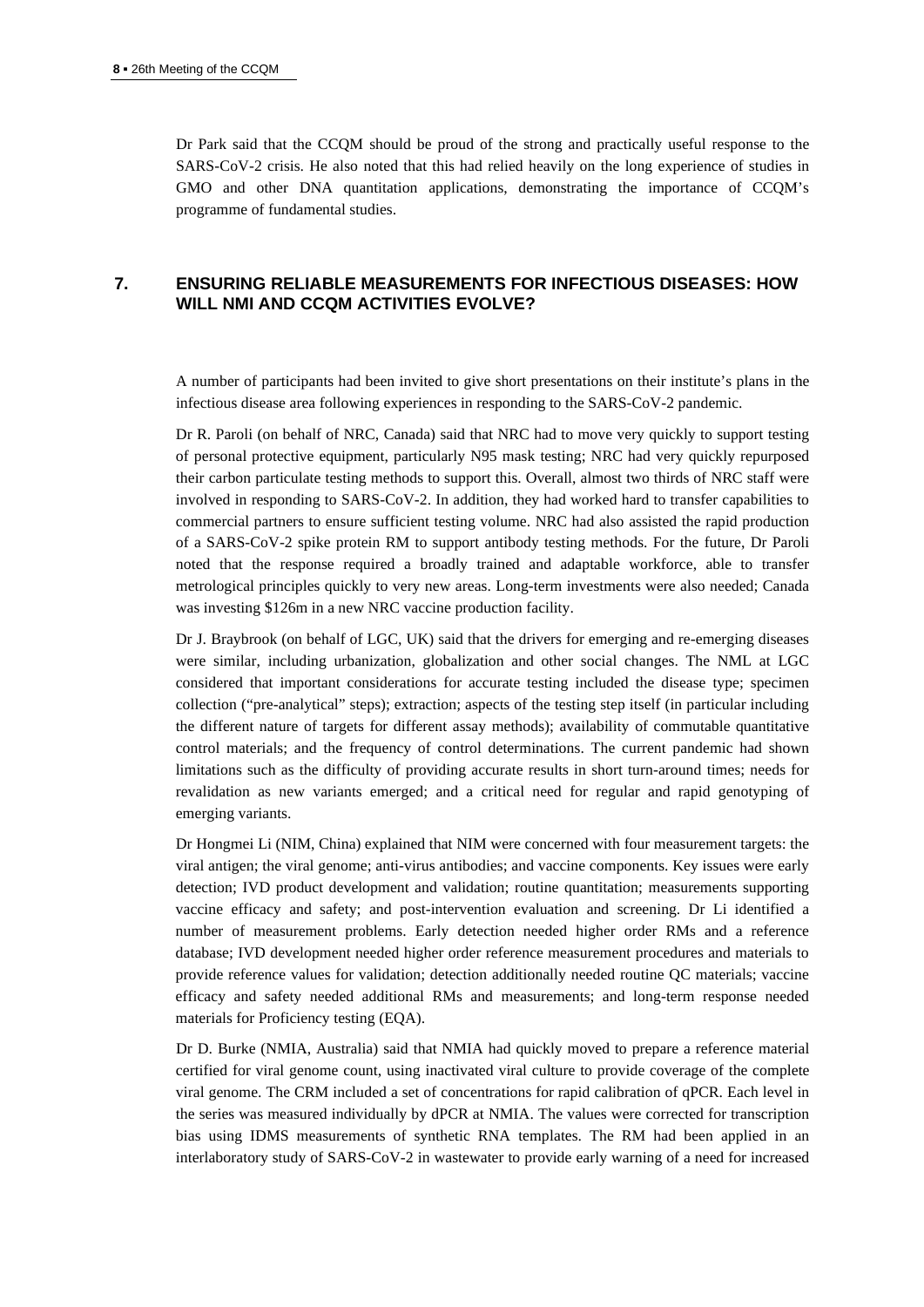testing; the study returned results from routine testing laboratories the number of copies from below 1 mL<sup>-1</sup> to c. 800 mL<sup>-1</sup>, clearly indicating a need for further work to harmonize routine measurements. NMIA's future strategies included consideration of the likely need for inactivated virus CRMs; emphasis on improving quantitation; a need for comparisons for serological (protein) and genetic measurements; reference capabilities for vaccine production and extension of the new capabilities to other RNA viruses (such as HIV and hepatitis B and C).

Dr Young Bae (KRISS, Republic of Korea) summarized the KRISS strategy. This focused on three phases: diagnosis, prevention and treatment. KRISS activities for SARS-CoV-2 included exceptionally rapid preparation of reference materials (a three-month time scale). Dr Young Bae noted that SARS-CoV-2 had driven a rapid change in types of vaccine; several of the main SARS-CoV-2 vaccines were mRNA or DNA vaccines, some using synthetic RNA, instead of inactivated pathogen; KRISS believed these would provide a fruitful area of work for the CCQM Working Group on Nucleic Acid Analysis (CCQM-NAWG). Future plans for KRISS included a five-year project to develop capability for future pandemics. The new agenda included plans for strategic planning; fasttrack development of RMs; quality control material production; and a focus on validation of emerging technologies for rapid pathogen detection.

Dr M. Tarlov (NIST, USA) described the NIST perspective for infectious disease measurements. The NIST response to SARS-CoV-2 had included rapid production of a research grade test material and a serology testing programme using flow cytometry methods, in collaboration with the LGC Seracare and the US National Institute of Health. NIST were also contributing to a WHO initiative to prepare WHO reference materials. Experience from SARS-CoV-2 at NIST highlighted a number of issues. He noted that greater innovation and development speed needed to be balanced with accuracy and robustness. NIST had had to adopt new ways of providing reference values, including provision of reference methods as well as RMs. NIST recognized a need to further strengthen competence in viral and microbial measurements, and consider measurement and characterization of more complex, clinically relevant, biological systems. Another effect of the pandemic was a marked increase in public awareness of the need for accurate measurement and testing.

In response to a question, Dr Li said that vaccine safety testing needed different measurement methods and RMs to the methods and materials used to support diagnostic testing.

Dr Huggett asked how CCQM can better align with other national/international organizations that are tasked with standardization of infectious disease testing. Dr Braybrook said that engagement with other key organizations in infectious disease testing and control was an important part of the CCQM strategy; Dr Paroli and Dr Park agreed.

Dr Wielgosz asked if the meeting felt that a CCQM workshop on infectious disease metrology and pandemic preparedness would be valuable. Dr Braybrook (LGC) said that this would help to ensure that CCQM could be more proactive than reactive in future emergencies. He also felt that a more detailed understanding of different strategies in different countries would be valuable; for example, the UK was not focusing strongly on antibody quantitation whereas others were. Dr Burke (NMIA) agreed. He also noted that it would be valuable to compare different measurement principles and said that a workshop to establish directions for future CCQM effort would be valuable. Dr Li (NIM) confirmed the need for CCQM members to share resources and knowledge on emerging technologies and felt that a workshop would help. Dr Paroli and Dr Tarlov also indicated support for a workshop. Dr Park drew attention to the "grand challenges" identified by CIPM and said that the focus on health made a workshop on the issue of infectious disease testing timely and relevant.

Further discussion of workshop arrangements was deferred to agenda item 17.3 (below).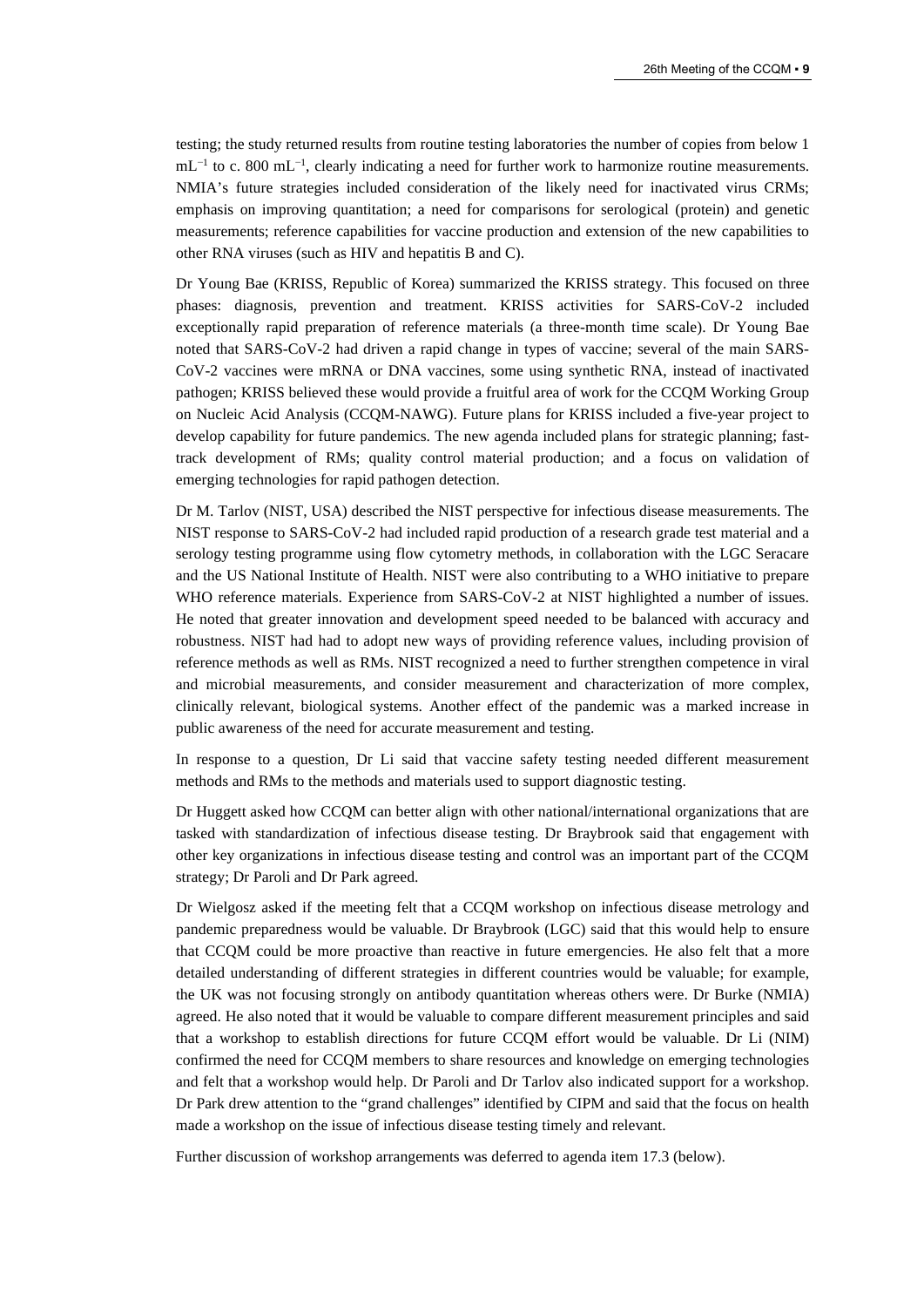## **8. CCQM 2021-2030 STRATEGY**

Dr Park drew attention to the new CCQM strategy document (CCQM/21-18). He said that the strategy had been developed with thorough consultation of stakeholders, including a careful and detailed survey of needs. Dr Park introduced the proposed CCQM vision and mission statements and also listed seven strategic aims for CCQM. The vision and mission statements were:

- **The CCQM's vision:** A world in which all chemical and biological measurements are made at the required level of accuracy to meet the needs of society.
- **The mission of the CCQM is**: To advance global comparability of chemical and biological measurement standards and capabilities, enabling Member states and Associates to make measurements with confidence.

The strategic aims included: to contribute to the resolution of global challenges; to promote the uptake of metrologically traceable chemical and biological measurements; to progress the state of the art of chemical and biological measurement science; to improve efficiency and efficacy of the global system of comparisons for chemical and biological measurement standards conducted by the CCQM; to continue the evolution of CMCs to meet stakeholders needs; to support the development of capabilities at NMIs and DIs with emerging activities; and to maintain organizational vitality, regularly review and, if required, update the CCQM structure for it to be able to undertake its mission and best respond to the evolution of global measurement needs.

The draft strategy had been published for comment at the beginning of April, with a closing date of 7 May 2021 for comment. Detailed discussion of the document was deferred to item 12 (below).

## **9. CIPM STUDY ON EVOLVING NEEDS IN METROLOGY AND IMPACT FOR CCQM**

Dr Park introduced the CIPM strategy study, "Evolving needs for metrology". The study identified five main challenges for metrology, together with two additional cross-cutting horizontal themes. The challenges included climate change and environment, health and life sciences, food safety, energy, and advanced manufacturing; the cross-cutting themes were digital transformation (including artificial intelligence and machine-readable information) and "new" metrology including, for example, intrinsic standards, sensor networks and distributed measurements.

CIPM actions in relation to these challenges included the establishment of interdisciplinary working groups covering broad themes; fostering close links with stakeholders; promotions of international comparisons and workshops; and deeper consultations with RMOs.

Dr Park observed that the CIPM strategy had clear implications for CCQM. The CCQM would need to embed relevant CIPM strategy elements into the CCQM programme, support CIPM expert working groups, further strengthen stakeholder links, promote inter-CC collaborations and to improve support from governments and other support networks.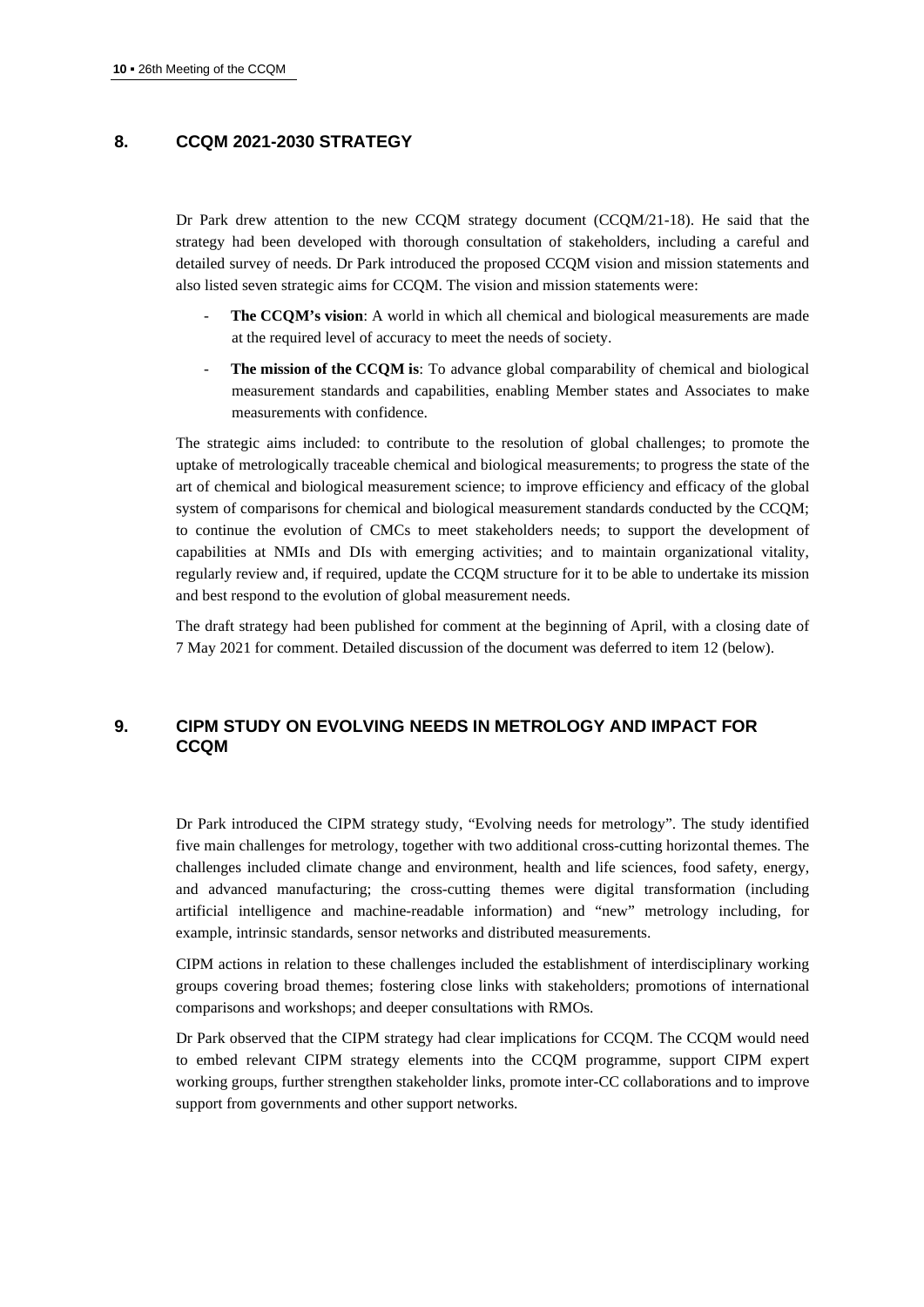## **10. REPORTS FROM THE CCQM WORKING GROUPS: 2021-2030 STRATEGY DOCUMENTS**

### 10.1. CCQM WG 2021-2030 Strategy Elevator Pitch Presentations: OAWG

#### *CCQM Working Group on Organic Analysis (CCQM-OAWG)*

Dr L. Mackay (NMIA; OAWG Chair) summarized the OAWG ten-year strategy. A survey of member institutes had been undertaken to inform the strategy. The survey had covered both the types of service expected and the nature of comparisons that members felt necessary. The strategy also identified five priority sectors: Food; Clinical; Environment; Forensic and anti-doping; and manufactured materials and industrial products. The first three of these formed the main area of activity for core competency (track A) key comparisons over the next decade. In the food sector, food safety was the main priority, but nutritional content, packaging and processing contaminants and food authenticity were also recognized as important. In the clinical sector, provisional priorities had been established based on medical impact and harmonization status. Novel sampling methods and commutability of RMs were also identified as important to OAWG members and the community. In the environment sector, the WG felt that legacy contamination was a growing concern. The strategy also identified substances of particularly high concern, for example perfluorinated substances and endocrine disruptors. Microplastics were also an area requiring attention; Dr Mackay felt that this area would require a multidisciplinary approach and may need a workshop or similar event to establish priorities and appropriate working relationships.

The OAWG strategy included plans for core (track A) comparisons, which covered the three principal sectors. The strategy also provided for advanced metrology (improving purity, measurements for matrix materials and reference data). A second development stream covered instrumental methods with a focus on qNMR, high-resolution mass spectrometry and the development of compound-independent calibration using ICP-MS or related technologies. Stakeholder involvement would focus on organizations involved in laboratory medicine, ISO and its technical committees, and commercial/non-NMI CRM producers.

A full report of the working group activity (September 2020-March 2021) was also available (CCQM/21-06). During this period, the CCQM-OAWG had held four meetings via videoconference to finalize its strategy document and review proposed broad scope CMCs. Several key comparison reports, some with supplementary comparisons, had been finalized. The Final Report for CCQM-K146: Polyaromatic hydrocarbons in olive oil had been published in 2020 and the final report for a follow-on comparison, CCQM-K146.1 (on benzo[a]pyrene A in olive oil), had also recently been approved by CCQM WG chairs CCQM-K146.1 had used NIM, the co-ordinating laboratory, as the linking laboratory. Interestingly, results for the institutes participating in the follow-on KC were poorer than expected, apparently due to over-corrections for their deviations in CCQM-K146. The final report for CCQM-K148.a, on purity of bisphenol A expressed as a mass fraction, had been approved for publication in March 2021. The key comparison involved 17 institutes using both mass balance and qNMR techniques. The report provided a broad measurement claim, based on a mass fraction range and polarity rather than a single analyte and matrix, and would accordingly support broad CMC claims in future. Ongoing studies at draft B stage or earlier included CCQM-K133, on phthalate esters in polyvinyl chloride (PVC) as a model for low polarity analytes in plastics; CCQM-K156, covering the important global measurement issue of per- and polyfluoroalkyl substances in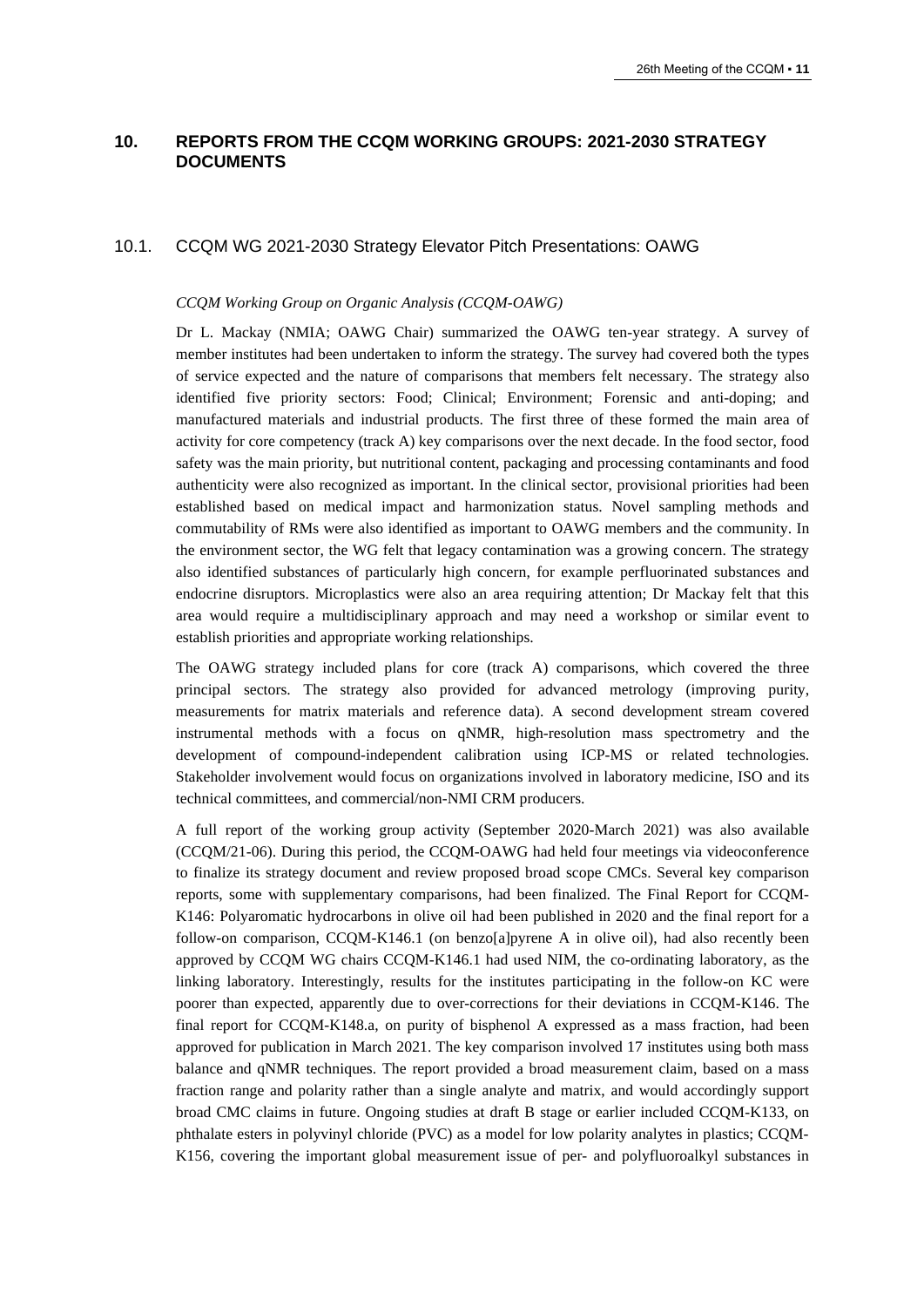groundwater; CCQM-K159 on mass fraction of leucine, phenylalanine in pooled frozen human plasma; and CCQM-K168, on trans-zearalenone in maize powder. Two solution/purity comparisons were planned for late 2021 and 2022: CCQM-K78.b, on methoxychlor and trifluralin as commonly occurring pesticides, and CCQM-K148.b, on the mass fraction of free base of oxytetracycline in a sample of oxytetracycline hydrochloride, with mass fraction of hydrochloride salt being an optional secondary measurand.

In discussion of the OAWG strategy, Dr Wielgosz asked which technical groups would need to be involved in CCQM work on microplastics. Dr Mackay said that there had been a number of international meetings in recent years which had identified a very broad range of measurement problems and parameters; she felt that this might require intervention at CIPM level to establish the right measurands and collaborations across Consultative Committees.

Dr Wielgosz reminded the CCQM that a workshop with accredited RM producers to see how best that community could be supported had been discussed within the SPWG. Dr Mackay agreed that this would be useful and perhaps could identify ways of allowing RM producers to benchmark their own capabilities against NMIs. Dr Park noted the restrictions on use of data by pilot study participants outside CIPM; Dr Mackay agreed and felt that RM producers would be better served by separate kinds of comparison, closer in nature to proficiency testing.

Dr Milton noted that the strategy included reference data that could become an "emergent measurement service" and asked whether this would raise new questions of ensuring comparability of data. Dr Mackay was sure that comparability was a key feature of reference data.

Dr Ellison asked how OAWG would see CCQM interacting with ISO, which was a large community with many, largely independent, technical committees (TCs). Dr Mackay said that some OAWG members felt that ISO activity on, for example, qNMR, was sometimes fragmented across TCs, and hoped to help bring these together. The OAWG strategy accordingly included a list of specific ISO TCs to work with to achieve this.

## 10.2. CCQM WG 2021-2030 Strategy Elevator Pitch Presentations: GAWG and IRWG

#### *CCQM Working Group on Gas Analysis (CCQM-GAWG)*

Dr Brewer (NPL; Chair, GAWG) summarized the GAWG strategy (CCQM/21-11). The strategy had used a member survey to establish the main priorities. The priorities included gas composition, isotope ratio, gas/liquid mixtures, particles and aerosols and development of new measurement technologies.

The strategy responded to needs in nine different sectors. Major themes across these included climate change and environmental measurement, health and life sciences and advanced manufacturing.

Strategic activities for the group focused on advancing the global measurement system. This included provision of isotope ratio RMs for greenhouse gases; implementation of regional greenhouse gas scales; supporting diversification of the energy gas supply via biomethane and hydrogen purity measurement; particle metrology for key new measurands, reactive gases; advanced spectroscopy and a stream developing new technologies.

To help deliver these, the GAWG had started a number of task groups, including (for example) one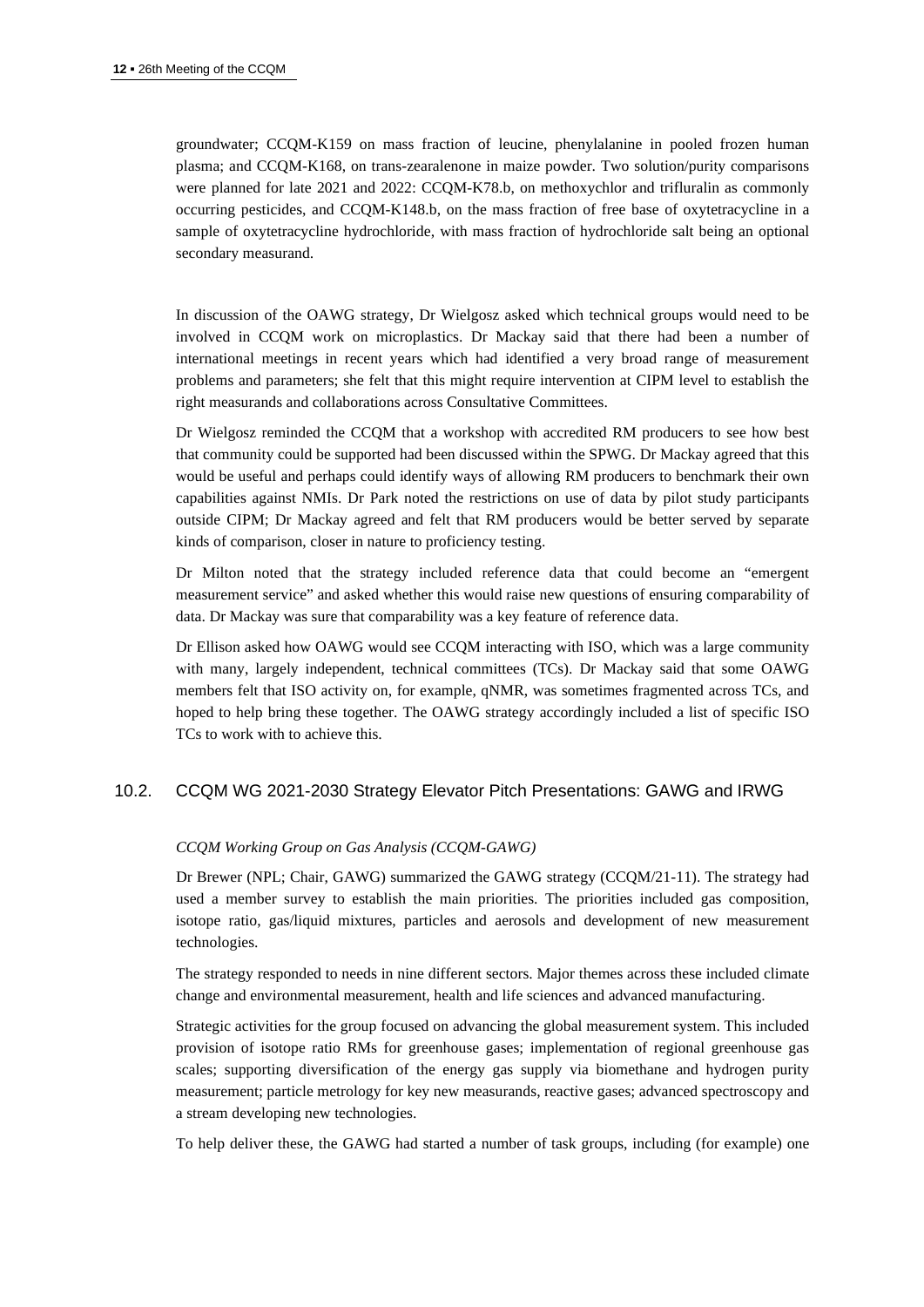on ozone cross-section. The strategy additionally included a prospective plan for key and supplementary comparisons.

Dr Brewer had provided a full activity report for year ending April 2021 in the form of a pre-recorded presentation. The group had met twice via videoconference during the year; as for many WGs, virtual meetings had shown appreciably higher attendance than in-person meetings. GAWG had recently published reports for BIPM.Q1-K1 (ozone), CCQM-K41.2017, measuring hydrogen sulfide in nitrogen, and four APMP supplementary comparisons on BTEX (benzene, toluene, ethylbenzene and xylene), methane in nitrogen, hazardous air pollutants in nitrogen, and carbon dioxide in nitrogen. The group additionally had four key comparisons and one associated pilot study at draft B (draft final report) stage, including CCQM-K150/P189 on particle charge and number, K117 on ammonia in air, K118 on natural gas composition, and K10.2018 on BTEX. Dr Brewer noted that CCQM-K150/P189 was the first CCQM comparison on particle charge and number, representing an important step towards physical characterization of airborne particles. CCQM-K10.2018, on BTEX at very low mole fractions, had shown good agreement for the considerable challenge but with some laboratories failing to agree within reported uncertainties. CCQM-K74.2018 compared preparations of nitrogen dioxide (NO2) in nitrogen; the study had provided good information on both laboratories' gravimetric preparation and on the effect of the decay profile of nitrogen dioxide with time.

A further six key comparisons and three pilot studies were at draft A (preliminary report) stage or in progress; these covered a broad range of gases and other measurands, including  $N_2O$  in air, automotive gases, carbon and oxygen isotope ratios in  $CO<sub>2</sub>$ , dimethylsulfide in nitrogen,  $SO<sub>2</sub>$  in air HCl in nitrogen, ambient CO<sub>2</sub> in air, oxygenated VOCs (volatile organic compounds) and purity of hydrogen gas.

The working group had also run the virtual workshop hosted by the BIPM on "Accurate Monitoring of Surface Ozone" in October 2020. The workshop discussed the implications of the revised Ozone Absorption Cross-Section published by a CCQM-GAWG task group in 2019 (see J T Hodges et al. *Metrologia* 2019, **56** 034001, DOI 10.1088/1681-7575/ab0bdd). This value is used in determination of surface ozone using UV spectrometry, and the BIPM.QM-K1 comparison, and the cross-section value consequently affects estimated atmospheric ozone concentrations. The revised value is approximately 1.2 % lower than the previous value, which would lead to increases in ozone amount fractions by the same relative value. This led to an agreement on implementation of the revised value for use in global monitoring, and the establishment of a new Task Group to oversee and plan global implementation of the new value.

The group also included work to support implementation of the revised ozone cross-section value; work on greenhouse gas scale comparisons; and development of advanced spectroscopic methods using invariant molecular or atomic spectroscopic properties. These activities were being carried out through separate task groups within GAWG.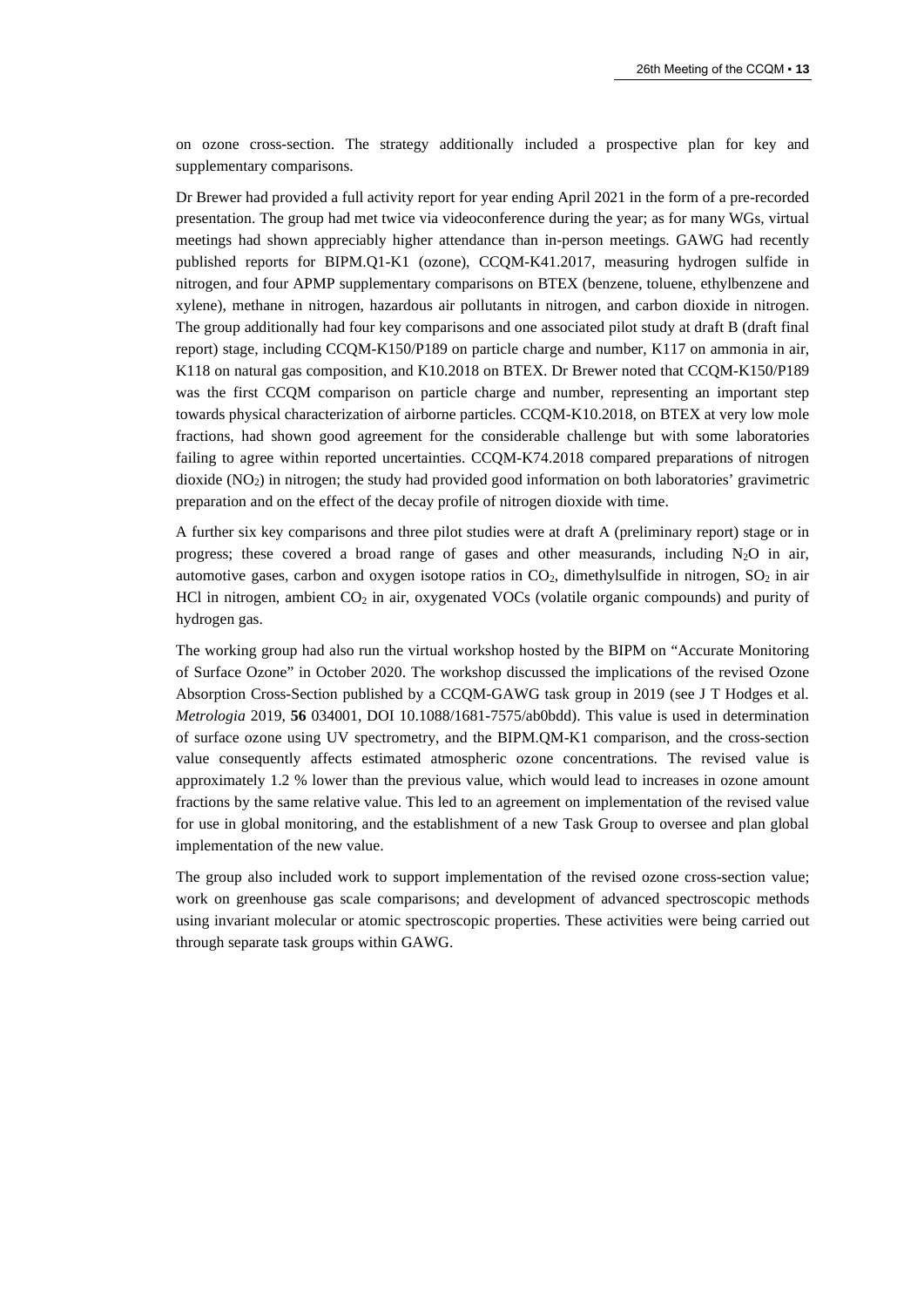#### *CCQM Working Group on Isotope Ratios (CCQM-IRWG)*

Dr Mester (NRC; Chair, IRWG) recalled that the WG was relatively new, having been formed in June 2018. He then summarized the steps taken to establish a strategy for the IRWG. As a new WG, much of the initial activity had been community building. The group had established three broad objectives: advancing science, improving comparability in isotope ratio measurements, and engaging stakeholders.

Dr Mester explained that isotope ratio measurements were important in many areas of science. For example, the redefinition of the SI units in 2019 required accurate measurement of isotopic composition for both the Avogadro project and for measurement of the Boltzmann constant, while the scale of fossil fuel use could be estimated from the atmospheric carbon isotope ratio. The principal technical areas important to the group therefore included climate measurement and improvement of the Commission on Isotopic Abundances and Atomic Weights (CIAAW) information on isotopic composition in the periodic table, a fundamental reference resource. Dr Mester also noted that isotope ratio measurements were subject to a traceability exception, often being expressed on delta scales.

Stakeholders currently included the forensic community via the Forensic Isotope Ratio Mass Spectrometry (FIRMS) network, the IUPAC Commission on Isotopic Abundances and Atomic Weights, standards groups such as CEN TC 460, working on food authenticity, and two EU project groups; SIRS, working on stable isotope reference standards, and STELLAR, working on isotope metrology to support climate action.

Comparisons of isotope ratio measurement capability had begun, with CCQM-K167/P211 on the 13C/12C isotope ratio in vanillin completed and CCQM-P204, on CO2 isotope ratios, under way. CCQM-K167/P211 had been successful, showing good agreement for most participants.

In closing, Dr Mester said that the immediate goals for the group included refinement of the measurement space and the comparison programme; advancing discussion of the delta scale and its robustness as well as improving traceability to the SI; isotope reference data hosting and curation; and further development of inter-WG and inter-CC collaboration, particularly with CCQM GAWG and with CCRI for long-lived radionuclides.

#### *Item 10.2: Questions and discussion*

In discussion, Dr Brewer confirmed that the principal driver for the increased interest in particle metrology was air quality, though he noted that atmospheric particulates, and particularly particulate carbon, were also of interest as contributors to radiative forcing, which contributed to climate change.

Dr Wielgosz asked how the relationship between IRWG, CIAAW and IUPAC might be expected to develop with respect to the delta scale data that formed the basis of the Traceability Exception in this area. Dr Mester said that this was essentially a data curation activity and the metrological aspects had historically been managed by organizations such as IUPAC. He said that it was important that the scale in use should be within the reach of users, and he envisaged organizational linkages through arrangements such as the recently signed IUPAC-BIPM memorandum of understanding. This might include joint work on delta scale definitions.

Dr Milton noted that the IRWG was addressing some key issues for some of the other CCQM WGs and asked how members would manage activity across in the IRWG and also IAWG or GAWG. Dr Mester said that IRWG studies will be conducted in close collaboration with the other CCQM working groups, as necessary.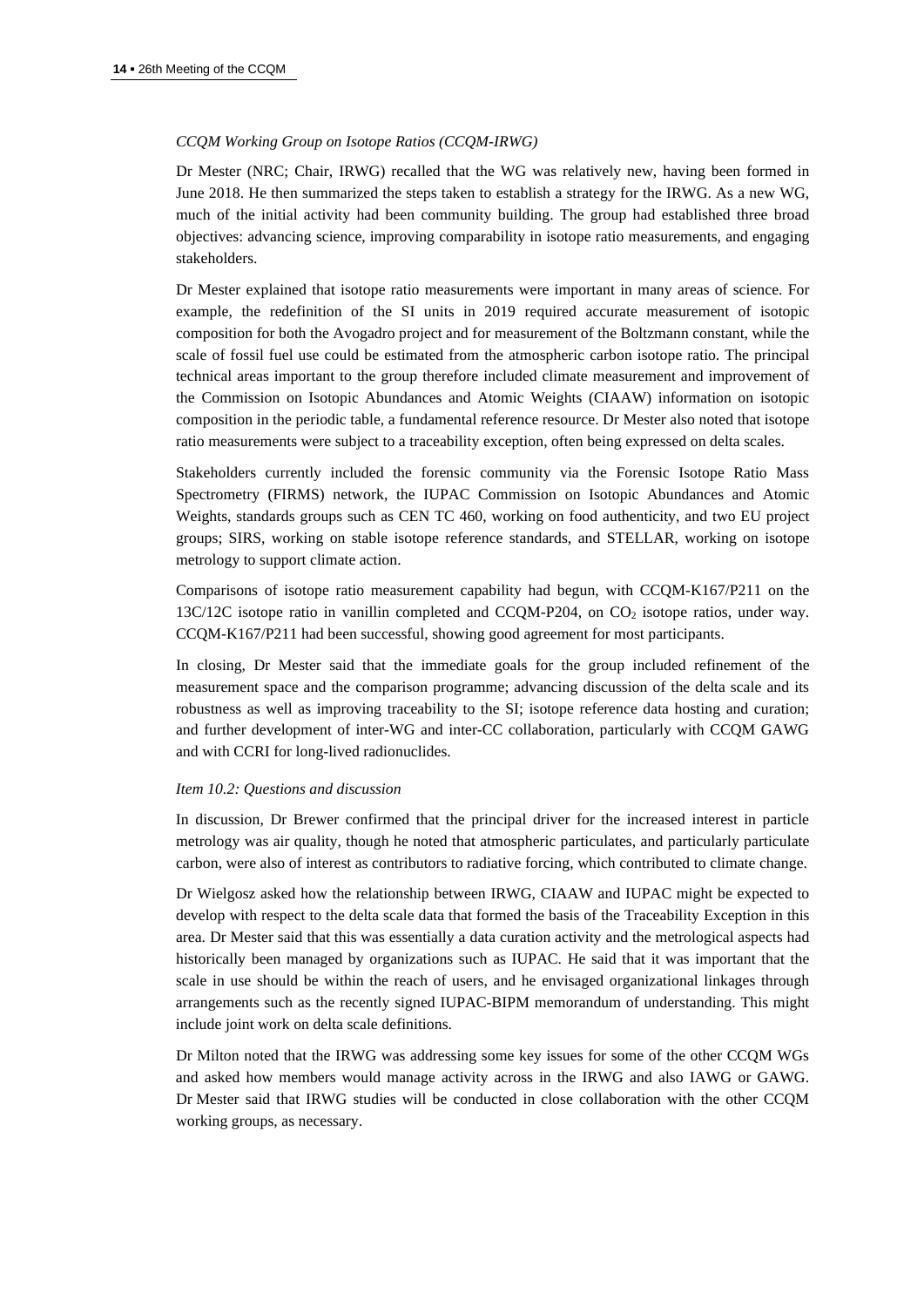## 10.3. CCQM WG 2021-2030 Strategy Elevator Pitch Presentations: IAWG, EAWG, SAWG

#### [CCQM/21-13,15,16,19,22,27]

#### *CCQM Working Group on Inorganic Analysis (CCQM-IAWG)*

Dr M. Winchester (NIST; IAWG Chair) presented the IAWG strategy. He recalled the effect of the SARS-CoV-2 pandemic on the WG's activity; the result was a backlog of studies. He also noted that like other WGs, online meetings had led to much higher attendance than in-person meetings; as a result, he was considering a hybrid meeting programme for the future.

In addition to the general aims of supporting SI traceability, supporting CMCs and promoting broad scope CMC claims, the IAWG strategy identified four growth areas, including nanoparticle metrology; element-based measurements of biomolecules; elemental speciation measurements and direct measurements of soils (including imaging). Technically, the group also saw a particular need for development of measurement methods for non-metallic elements.

The group had developed a framework for broader CMC claims, allowing coverage of a wider range of CMCs with a realistic number of key comparisons. He also noted that IAWG had experimented with a new decision tree for deciding on the approach for KCRV estimation for consensus KCRVs.

Dr Winchester noted that particle counting was a new area for the group, following from the emergence of techniques such as single particle ICP-MS. This built on existing experience on ICP technologies but required extensive collaboration with other groups.

In addition to the verbal report on IAWG strategy, a full written report on IAWG activity had been made available in advance of the meeting. The IAWG had published one pilot study and three key comparison reports in the year to April 2021: CCQM-K34.2016.1 (joint with EAWG) on assay of high purity potassium hydrogen phthalate (KHP), an important buffer salt; CCQM-P160, on isotope ratios and molar mass measurements of silicon isotopes in isotopically enriched silicon; CCQM-K143/P181, comparing preparation of copper calibration solutions; and CCQM-K152, comparing capabilities for assay and purity of potassium iodate, with the accompanying pilot study report (CCQM-P192) in preparation. Measurements for a further three studies had been completed, including CCQM-K144/P182 on trace elements in alumina powder, CCQM-P194 on particle number concentration of gold nanoparticles in colloidal suspension, and CCQM-K151/P191, run jointly with the PAWG and (for IAWG participants) using sulfur-based ID-ICP-MS to determine mass fraction of a recombinant protein in an aqueous calibration solution. Measurements were under way for studies on elements in seawater (CCQM-K155/P196) and platinum group elements in automotive catalysts (CCQM-K161/P203), and a further seven studies were at registration or planning stages.

#### *CCQM Working Group on Electrochemical Analysis (CCQM-EAWG)*

Dr S. Seitz (PTB; Chair, EAWG) summarized the strategy. He reviewed recent studies; eight key and supplementary studies had been coordinated since 2016. The present work plan included a range of pH, coulometry, and conductivity studies. A small number had been deferred due to the SARS-CoV-2 outbreak.

Turning to the strategy he noted that electrochemical sensors were reducing in cost and increasingly widely used; there was a clear need to underpin these in future. Specific technical areas to be addressed included ocean observation (including salinity,  $pH$ ,  $O_2$  and others); the extension of measurement ranges over wider temperature and pressure ranges and into different matrices;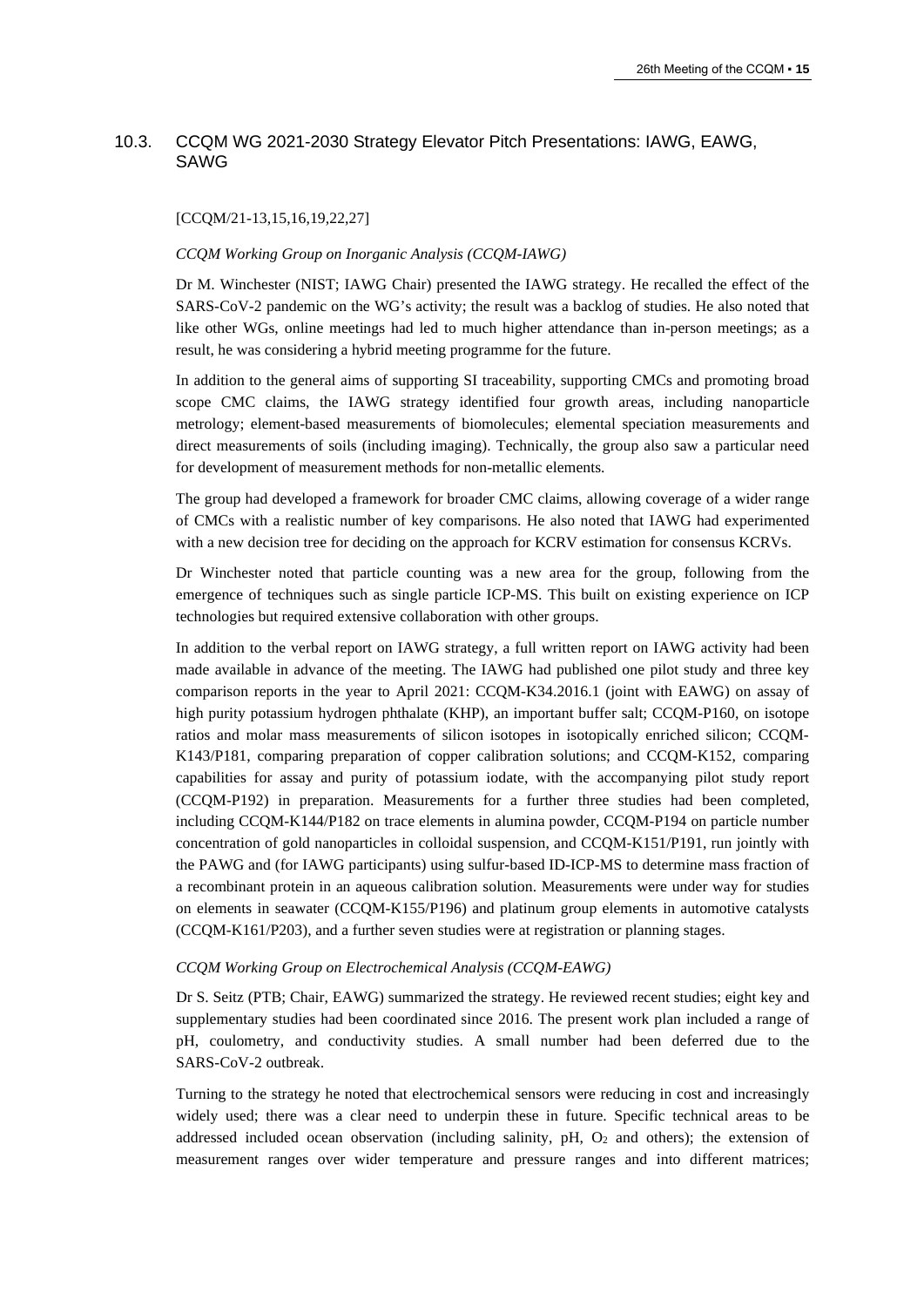specialist coulometric comparisons for new analytes, measurements for lithium-ion batteries, and work to improve traceability for electrochemical sensors downscaled to micro- and nano-scale. A task group was being formed to examine problems in Li-ion batteries, which was a new area of work for EAWG, and terms of reference would be produced.

In common with other WGs, the group expected to work on broadening CMCs and reducing the number of comparisons, better ways of supporting CMCs related to CRMs, and new approaches related to traceability for the large and diverse communities using electrochemical measurements and sensors.

Dr Seitz had additionally provided a full activity report for the year ending April 2021 in the form of a pre-recorded presentation. The group had met twice, online, during 2020 and met again in the week preceding the 2021 CCQM plenary. To date, EAWG had organized 32 key comparisons and 20 pilot studies, supporting 57 CMCs for electrolytic conductivity, 114 for pH and a small number in other categories. The working group had completed five key comparisons over the preceding year, most in cooperation with IAWG (above). CCQM-K152 (joint with IAWG) comparing assay and purity of potassium iodate; CCQM-K34.2016 on assay of high purity potassium hydrogen phthalate; CCQM-K73 on concentration of  $H^+$  in HCl solution; EURAMET.QM-S12, jointly with other EAWG members, included ten participants and measured water conductivity; APMP.QM-K18.2016 on pH of carbonate buffer solution, again run jointly with members of EAWG. A further comparison, CCQM-K19.2018, on pH of borate buffer solution, was in progress. EAWG were also planning a study on seawater pH, which was expected to take place in mid-2022.

Further details were given for CCQM-K152 and EURAMET.QM-S12. CCQM-K152/P192 had allowed participants to demonstrate capability for measurement of non-metallic elements in high purity salts as well as to perform coulometric or titrimetric assay. EURAMET.QM-S12 was important because the study had successfully extended the conductivity measurement range to pure and ultrapure water, which was particularly important for the semiconductor industry. The study had included conductivities at four levels, from 0.05  $\mu$ S cm<sup>-1</sup> to 50  $\mu$ S cm<sup>-1</sup>.

Dr Seitz additionally noted that EAWG had revised its own guidance document for CMC claims, which provided additional detail for electrochemical CMCs. The revised document was publicly available on the BIPM website.

#### *CCQM Working Group on Surface Analysis (CCQM-SAWG)*

Dr T. Fujimoto (NMIJ/AIST; Chair, SAWG) provided a summary of the SAWG strategy. He said that surface analysis was a horizontal field that had impact in almost all areas of science and engineering. The strategy accordingly needed to cover a very wide range of sectors, including all those identified in the CIPM strategy (climate, health, food safety, energy and advanced manufacturing). Dr Fujimoto recalled the four main strands of the SAWG strategy: to carry out key comparisons underpinning capabilities for spatially resolved chemical surface analysis at micro- and nanoscale; to underpin the development of reference measurement systems in spatially resolved chemical surface analysis at the micro and nanoscale; to act as a forum for the exchange of information about the research and measurement service delivery programmes; and to provide a scientific basis for the measurement comparability that other WGs are seeking to establish. The strategy also identified a number of key stakeholders, who the SAWG expected to work with through its members. These included NMIs and DIs, metrology organizations including regional metrology organizations, a wide range of industry sectors, national and international trade organizations, professional bodies, and standards development organizations (SDOs). The main route to engaging with stakeholders would be through SDO activities, many led by SAWG members, ISO TC229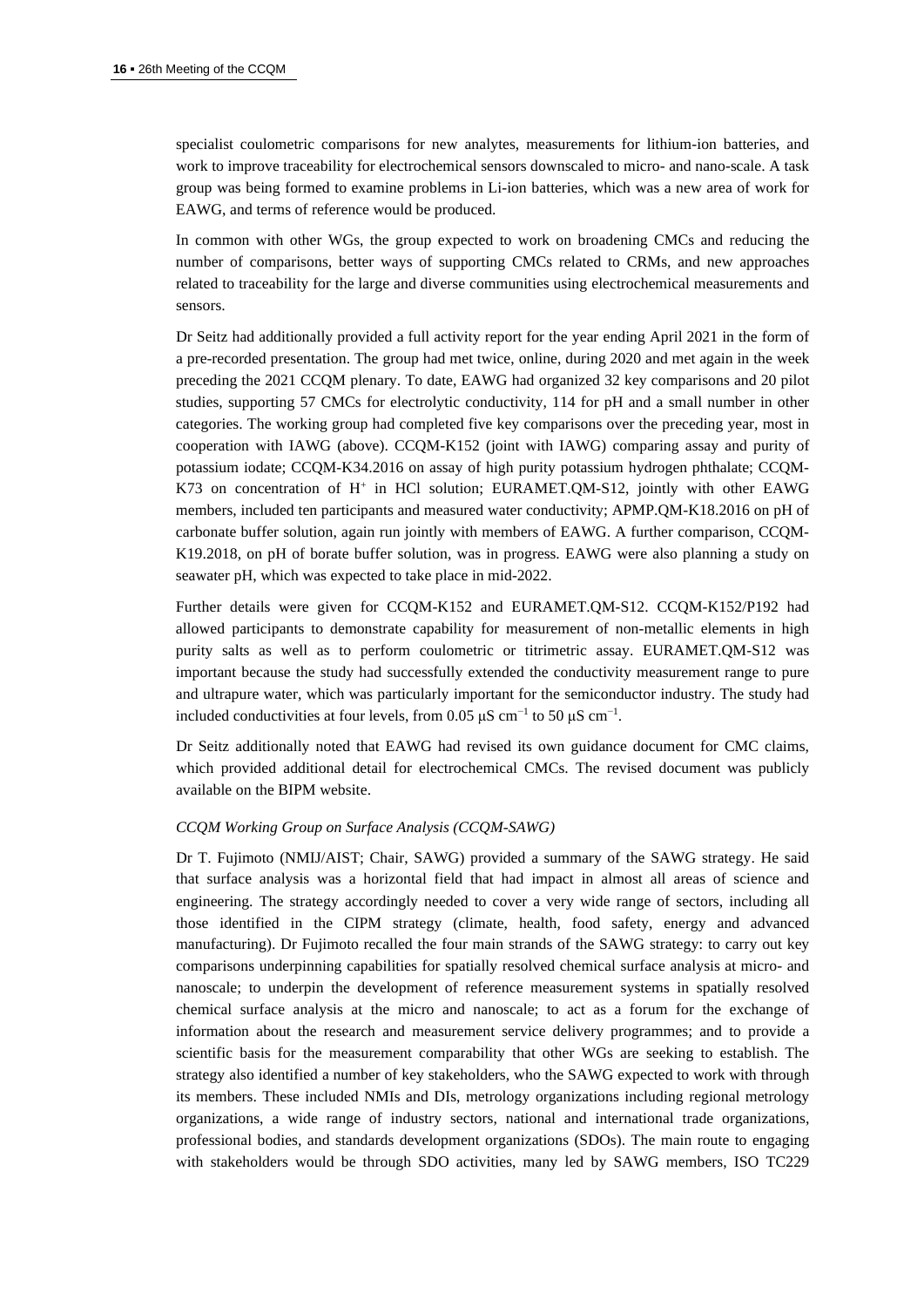(nanotechnologies) and ISO TC201 (surface chemical analysis) were considered particularly relevant.

Dr Fujimoto explained that the SAWG work plan was aligned with particular technical challenges in surface analysis. Outer surface analysis focused on measurements of surface composition and thickness of the surface layer. Over the ten-year period of the strategy, SAWG foresaw new studies of graphene surfaces from approximately 2025 onwards. From 2022 onwards the group intended to add studies of deeper layers, measuring amount of substance and moving from pilot studies to key comparisons. The group also had a strong interest in adsorption isotherm classification, for which the specific surface area based on BET theory was a well-established and internationally accepted measurand. The group intended to ensure that its key comparisons on surface area measurement would cover the complete measurement space to ensure support for current and future NMI and DI measurement services and associated CMCs.

Other planned areas of work included number concentration of particles, surface composition of ionic liquids, the development of traceable quantitative methods using Raman microscopy and, from the middle of the period covered by the strategy, pilot studies for imaging, multimodal measurements and amount of substance in drug delivery vehicles, all supporting diagnostic and therapeutic device development and manufacture.

A written report on SAWG activity for the year was also available for the meeting. In addition to development of the strategy document, one pilot study, CCQM-P190, had been completed and two new key comparisons had been started. The aim of CCQM-P190 had been to demonstrate equivalence in the measurement capability of national metrology institutes for the thickness measurement of hafnium (IV) oxide (HfO<sub>2</sub>) films. HfO<sub>2</sub> is an emerging alternative to  $SiO<sub>2</sub>$  in semiconductor applications. The report had been finalized in 2020 and was available on the BIPM website.

The two new SAWG key comparisons were CCQM-K157 and CCQM-K172. CCQM-K157 was a further comparison on HfO<sub>2</sub> film thickness; layer density and mass deposition were additional, optional, measurands. CCQM-K172 will compare measurements of specific adsorption of argon on zeolite at liquid argon temperature. The study is intended to demonstrate the comparability of measurement protocols at NMIs and DIs for addressing the porosity properties of technologically important microporous solids.

#### *Item 10.3: Questions and Discussion*

In discussion, Dr Wielgosz asked whether the decision tree in use by IAWG for KCRV calculation was the same as that in use by the OAWG. Dr Winchester confirmed they differed in the level of detail and in some decision points.

In response to a question, Dr Fujimoto said that operationally defined measurands such as specific surface area could be SI-traceable. He noted that CCQM had formed a task group on this issue and a policy on operationally defined measurands had been agreed. Dr Fujimoto confirmed that SAWG activities and comparisons were fully consistent with the established policy and that the group was working to ensure the highest possible metrological standards in surface area measurement.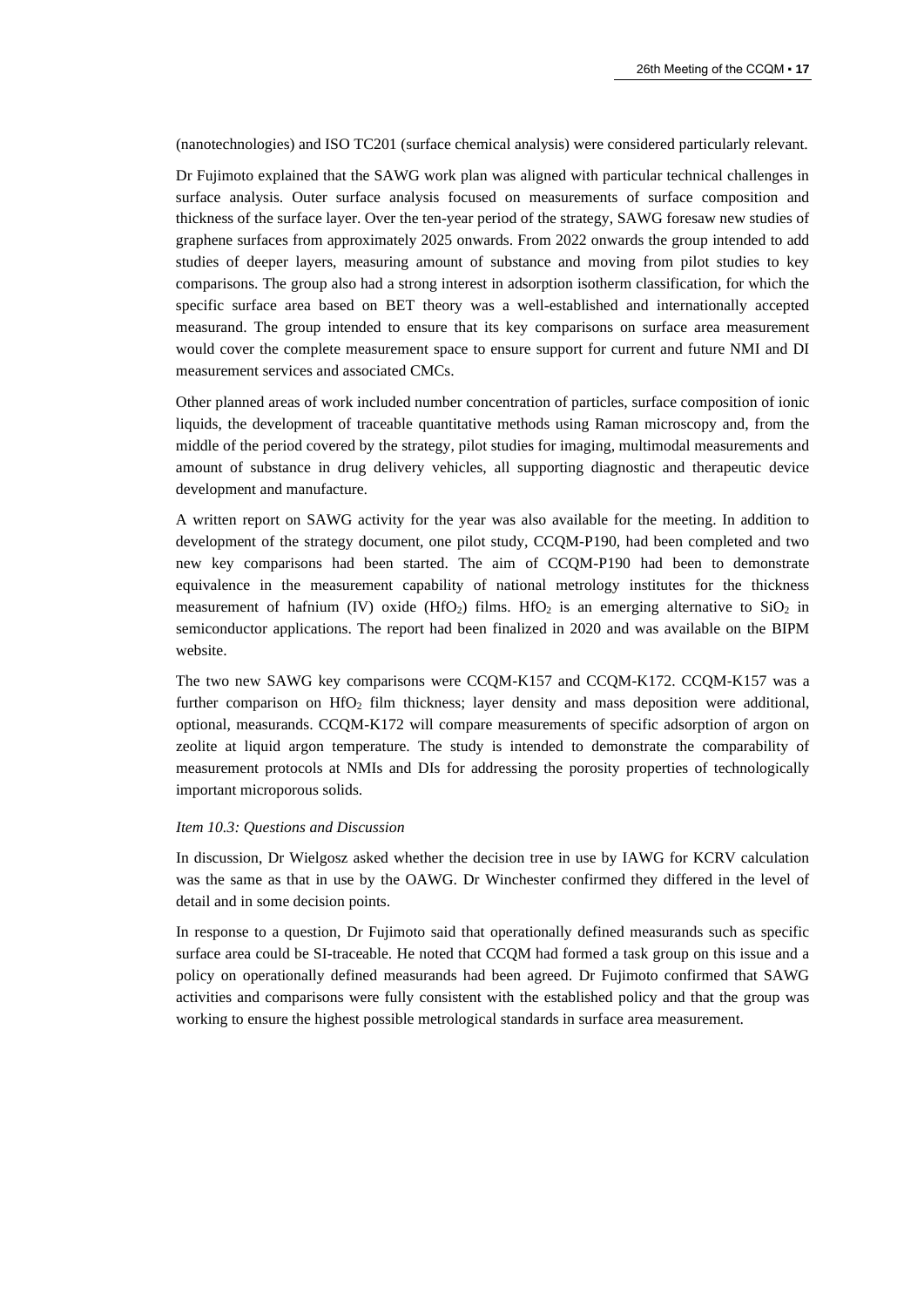## 10.4. CCQM WG 2021-2030 Strategy Elevator Pitch Presentations: PAWG, NAWG, CAWG

#### *CCQM Working Group on Protein Analysis (CCQM-PAWG)*

Dr J. Melanson (NRC; Chair, PAWG) presented the PAWG strategy. He thanked the vice-chair, Dr Swart, for undertaking a member survey that helped to inform the strategy. This had identified the main stakeholders (which included other NMIs) and the principal services provided. The main stakeholder groups were NMIs, PT providers, clinicians, and the IVD industry. The most common services were RM certification and provision of reference measurements.

Purity studies in PAWG were planned by reference to relative molecular mass modulated by extent of crosslinking and modification. Studies so far had focused on comparatively simple peptides, with larger proteins originally to be considered from 2027 onward. The need to respond to the SARS-CoV-2 emergency had, however, obliged the group to conduct an early study on a SARS-CoV-2 antibody, a much larger and more complex protein. Moving to studies in more complex matrices, Dr Melanson explained that matrix studies were planned to cover a space described by molecular mass and mass fraction of target analyte, moving from higher to lower mass fraction of protein or peptide over time. He additionally thanked PTB for leading recent studies on complex matrices.

The PAWG strategy also included plans for broader scope claims, including criteria for such claims. At present, PAWG felt that only capabilities for purity of simpler peptides had been demonstrated sufficiently to permit broad CMC claims.

A further report on PAWG activity over the previous year had been provided in the form of a video presentation, given jointly by the PAWG Chair and Vice-Chair. This included further detail on the development of the PAWG strategy, which had taken account of several workshops on SARS-CoV-2 testing, protein analysis in food, in cells (jointly with CAWG) and on SI traceability of protein measurements in tissues. A study of important peptide and protein measurements requiring SI traceability had also been undertaken, taking account of national regulations as well as stakeholders' reported priorities. To cover the required range of measurement problems, PAWG had formed a number of focus groups.

Two studies were currently ongoing, including the study on SARS-CoV-2; the second was on haemoglobin and glycated haemoglobin, which was important for diabetes treatment. A key comparison, on parathyroid hormone (PTH) was planned for 2022-2023; additional purity studies on cyclosporin A, vancomycin, procalcitonin, apolipoproteins and on microtubule-associated phosphoprotein (τ-protein) were planned to cover different challenges. Dr Melanson thanked BIPM for coordination of many of the working group's purity studies to date. Further studies were planned to cover proteins and peptides in biological samples such as blood or serum. Finally, a small number of studies were planned to underpin CMCs for measurement of enzyme activity using IFCC methods.

The results for CCQM-P201, on total haemoglobin in whole blood, were presented. Five NMIs participated, though most used more than one measurement method to test capability. The results appeared to show consistent differences between different measurement methods, with evidence that the dispersion of results was not fully explained by the reported uncertainties. Further study suggested that some separative methods were failing to detect haemoglobin bound to haptoglobin, leading to approximately 2 % underestimation of total haemoglobin. This work had helped to inform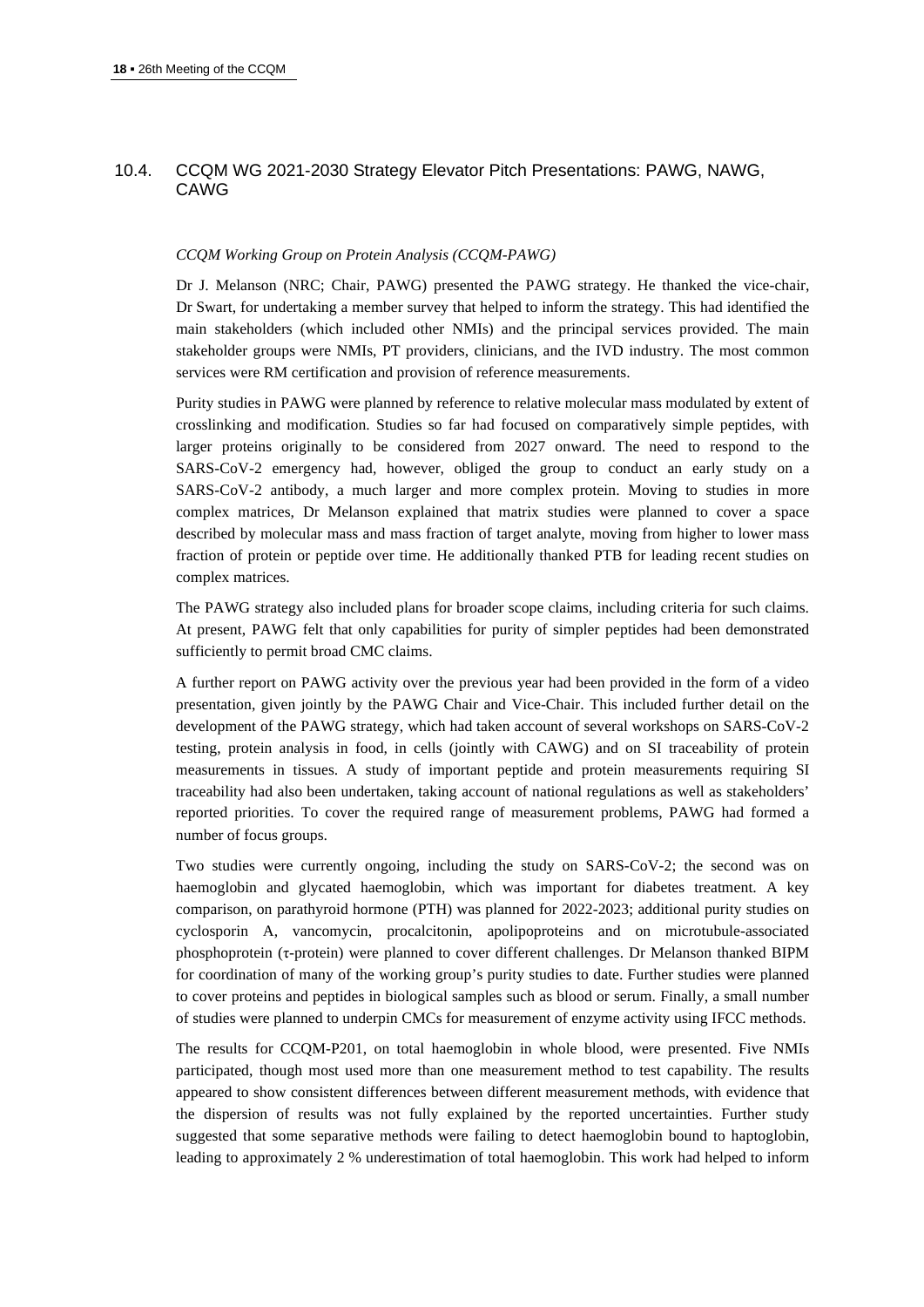planning for a proposed key comparison on SI-traceable measurement of total haemoglobin. The key comparison would take advantage of a RELA (external quality assessment for Reference laboratories) study in late 2022.

Updates on two purity studies were also reported on the hexapeptide HbA0 (also known as VHLTPE) (CCQM-K115.2018/P55.2. 2018), and on the glycated form, glcVHLTPE (CCQM-K115.c/P55.2.c). Additional unexpected peptide impurities had been detected in the comparison material, which had made the comparison more challenging than initially anticipated. The comparisons were run in parallel and would support reference systems for diabetes diagnosis and monitoring.

Dr Melanson gave a summary of the results of CCQM-P216, on quantification of SARS-CoV-2 monoclonal antibody in solution. This was a capacity building study, focused on amino acid and peptide quantitation after digestion. The study had been accomplished in approximately six months. Results were more variable than simple peptide studies but nonetheless showed encouraging agreement. The study will be followed up by further work on intact antibodies.

#### *CCQM Working Group on Nucleic Acid Analysis (CCQM-NAWG)*

Dr Huggett (LGC; NAWG chair) provided an overview of the NAWG strategy (CCQM/21-17). This had, like others, been developed with support of a member survey. The survey had shown that most current CMCs held by members were related to food applications, especially GMO determination, with one related to human genetics. Members foresaw a need for a broader range of capabilities in the medium term, particularly for medical applications and biotechnology.

Dr Huggett explained that the 'measurement space' for the nucleic acid WG could be broadly described in terms of the type of measurement, the number of particular sequences of interest ('target sequence') and the complexity of the matrix. The challenge increased on moving from detection of a nucleic acid target, through relative quantitation (such as proportion of genetically modified material), to absolute quantitation, such as the number of copies of a particular target. Similarly, moving from one known target sequence to quantitation of several well-known targets and then to 'non-targeted' quantitation, and from simple to complex matrices, each provided greater measurement challenges. Most past NAWG studies had involved relative quantitation of known targets in relatively complex matrices; a small number of recent pilot studies had explored absolute quantitation.

The strategy included a nine-year programme of comparisons. In the food area, comparisons were planned to cover the traditional AOAC 'food triangle', describing matrix composition in terms of fat, protein and carbohydrate; the measurement was typically a relative quantitation for detecting adulteration. Dr Huggett noted that food matrices could sometimes be sufficiently similar to human tissue to underpin capabilities for medical applications, particularly in demonstrating effective extraction. To support medical applications, the study programme included studies on species identification, DNA methylation (important for gene regulation), and bacterial and viral pathogens. Later studies were expected to further improve SI traceability for nucleic acid quantitation in matrix materials, develop capabilities for characterization (such as purity for reference standards), and to underpin broad scope CMC claims. Studies exploring 'non-targeted' nucleic acid measurement were foreseen towards the end of the study programme.

A written activity report had also been made available. Ongoing studies included key comparisons on relative quantitation in a high protein matrix (CCQM-K86.d) and on HER2 copy number in human tissue (CCQM-K176); HER2 is an important gene for breast cancer treatment. Ongoing and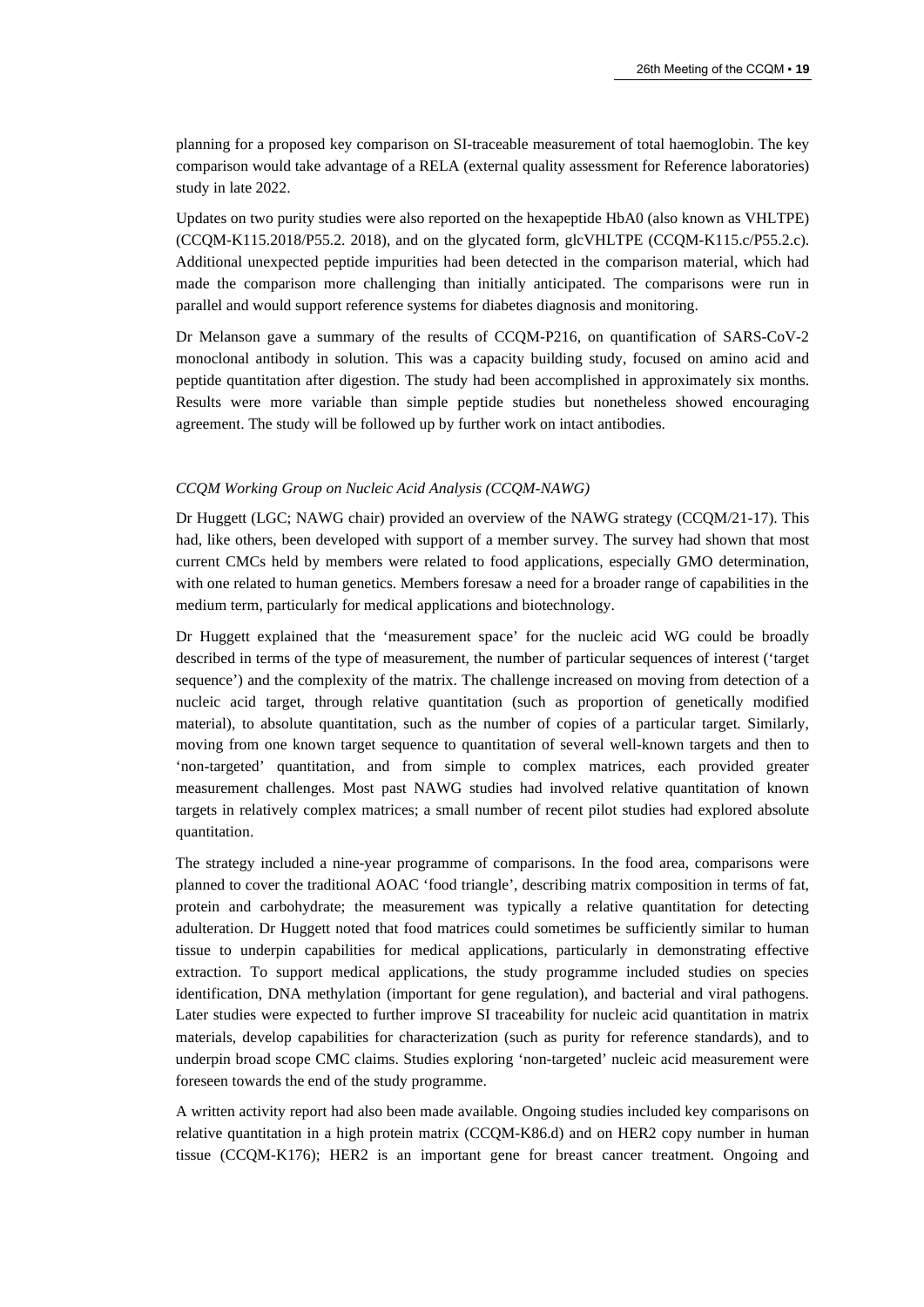completed pilot studies included CCQM-P184, determining copy number concentration and fractional abundance of mutated target sequences mixed with wild-type DNA, and CCQM-P199, measuring HIV-1 RNA copy number quantification. For CCQM-P199, a high-level material had been quantified by IDMS; comparison with digital PCR (dPCR) results had identified a proportion of large molecule impurities, inflating the IDMS value. Further follow-up work had also evaluated comparability between one- and two-step reverse transcription dPCR (RT-dPCR) and the chemical measurement methods used to determine a reference value; this work had been useful in establishing uncertainties in RT-dPCR, a key measurement method for RNA, including RNA in viruses. A particular success for NAWG during the year had been the completion of CCQM-P199.b, on SARS-CoV-2 RNA, discussed separately above (item 6).

Dr Huggett also acknowledged the many NAWG members who had led studies during the year and who had assisted in preparing the NAWG strategy, including staff at NIST, KRISS, NIB, VNIIM, NPL and LGC.

#### *CCQM Working Group on Cell Analysis (CCQM-CAWG)*

Dr Campbell (LGC; CAWG chair) began with thanks to staff at NIM, NIBSC, NPL, INRIM, NMIJ, VNIIM, LGC and NIST for their help in developing the CAWG strategy. He then provided a brief report, including comments on the CAWG strategy (CCQM/21-09), to the meeting.

Cell measurements covered a wide range, as microorganisms were important in food and water, environmental monitoring, diagnostics, drug discovery and in advanced therapies. The CAWG strategy had been developed with the help of a member needs survey; the survey showed a wide range of different technologies and Dr Campbell noted that the group was still working to identify any that could properly serve as reference methods; in part this was because of the number of sources of uncertainty for many common techniques. He felt that initial key comparisons on enumeration would need to concentrate on label-free counting systems due to the comparatively small number of uncertainty sources; dye-based systems, expression systems and probe binding systems each added sources of uncertainty despite their advantages in routine measurement.

The group was currently working via pilot studies; one was complete; one in progress and a range were proposed for future years. These were driven by the need to develop a sound metrology framework for cell measurements, including approaches for measurement uncertainty. Studies had commenced with cell counting problems; these were being developed towards increasingly complex problems that included, for example, increasing levels of sample manipulation and the identification of cells with particular bioactivity as well as simple enumeration.

The CAWG had constructed a 'roadmap' of objectives and corresponding activities for the next decade. The principal measurand was cell count or concentration; the main themes were support for reference material development, and support for identification and classification. The aim was to develop measurement capabilities for cell enumeration in suspension, and to build on that to address enumeration of cells adhering to surfaces and, later, enumeration for viability and cell function. Initial steps were able to build on established approaches; for example, enumeration of cells in suspension relied on established methods for traceable volume measurements or, alternatively, density and mass measurement in a flow system, and there were established systems for checking and calibrating flow cytometry equipment using fluorescent bead suspension.

Dr Campbell listed a number of priorities for the CAWG. These included

Establishing reference methodology for cell counting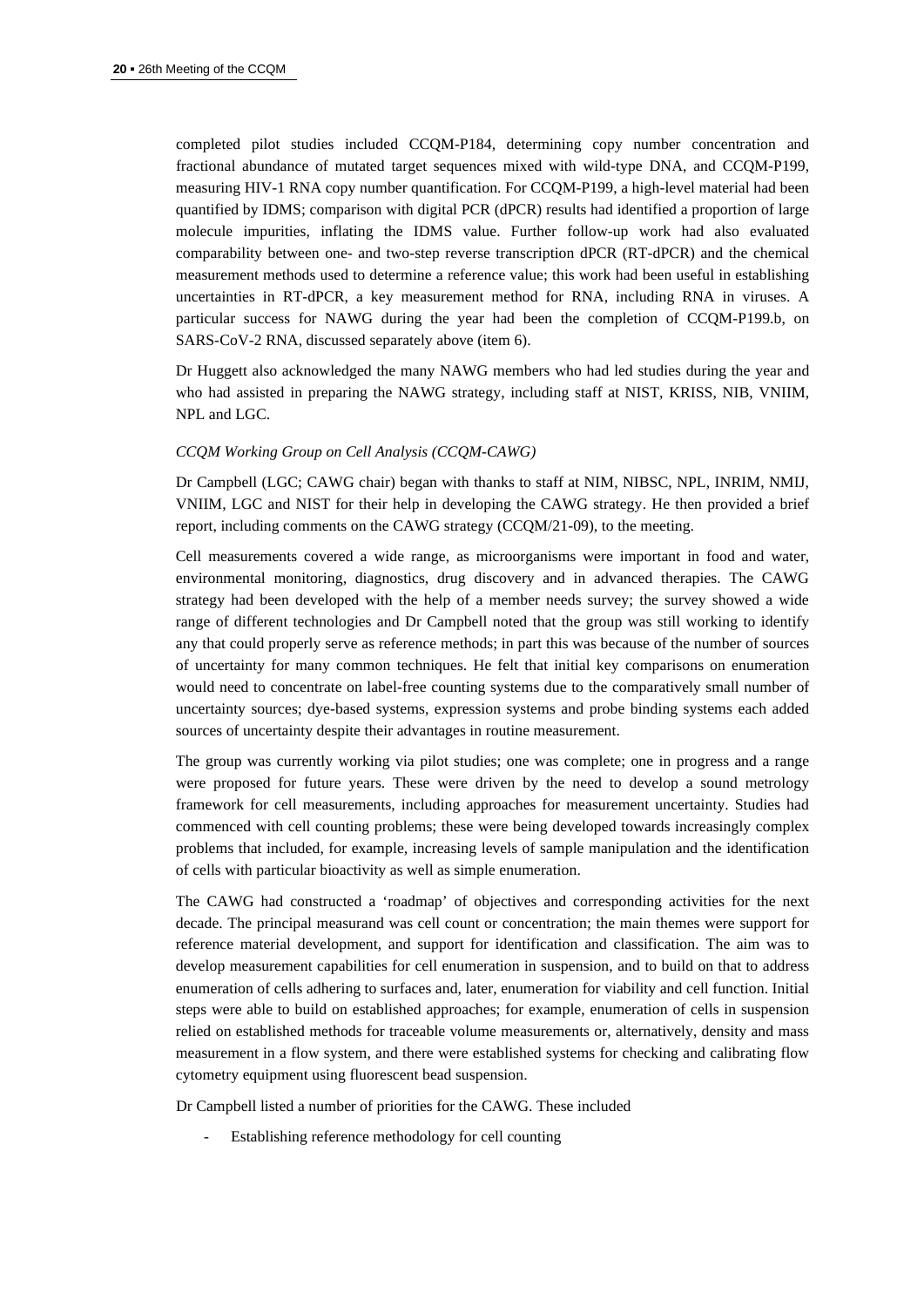- Effective collaboration with other CCQM WGs and alignment with CCQM challenges
- Continued liaison with JCTLM and relevant ISO committees
- Establishing CAWG task groups for specific challenges, including metrology for cell viability and particular bioactivities
- Exploration of new areas for cell measurement, such as biofilm measurements for solar panels and measurements of algal cultures for  $CO<sub>2</sub>$  conversion
- Arrangement of workshops to help inform further work.

A written report on CAWG activity for the year had also been made available. In addition to the work done to establish the future strategy, the report summarized progress on CAWG studies over the previous year. CCQM-P123, on number and geometric properties of cells adhered to a solid substrate, was complete, with a final study report agreed in November 2020. Nine participants had demonstrated a good level of agreement in the quantification of cell number per area (cell density), area occupied by cells (cell confluency) and average cell area on a planar surface. CCQM-P217, on enumeration of fixed peripheral blood mononuclear cells in suspension (led by NIBSC in the UK) was currently in progress. The study aimed to examine participant ability to evaluate cell counting measurements using a dilution series, and to improve understanding of uncertainties in generating a dilution series for cell suspensions. The study involved ten participants; results were expected in mid-2021.

Four pilot studies were at the planning stage. CCQM-P197, intended to measure proliferative stem cell number per unit area (led by NPL, UK) will expand on the complexity introduced in CCQM-P123 by requiring enumeration of dividing cells. CCQM-P205, on enumeration of membrane intact E. Coli (led by NIM China) will support the development of higher order methods for the enumeration of membrane intact E. Coli in drinking water, an important measurand for drinking water safety. Two further pilot studies, yet to be registered, are planned to cover enumeration of CD4 and CD8 lymphocytes expressing interferon gamma, and particle number concentration measurements. The first of these would form a test of capabilities for enumeration of cells with particular bioactivity; the second, in conjunction with IAWG and still under consideration, would be important for establishing SI traceability for future cell concentration measurement.

#### *Item 10.4: Questions and Discussion*

Dr Wielgosz asked which international organizations with interests in biological measurement could be approached to form liaisons with CCQM to enhance the impact of activities in PAWG, NAWG and CAWG. A number of suggestions were made. The meeting noted that CIPM already had a memorandum of understanding with WHO and the IFCC, and that the "bio" WGs already had links with some laboratories active in WHO programmes, particularly NIBSC, which developed and distributed WHO reference materials. NAWG members also had links with the International Working Group on the Standardisation of Genomic Amplification Techniques (SoGAT). There were also specialized organizations in the cells area, such as the International Society for Cell and Gene Therapy, the Foundation for Accreditation of Cell and Gene Therapy, and the International Council for Standardization in Haematology (ICSH). ICSH had recently become a JCTLM Executive Committee Member Organization.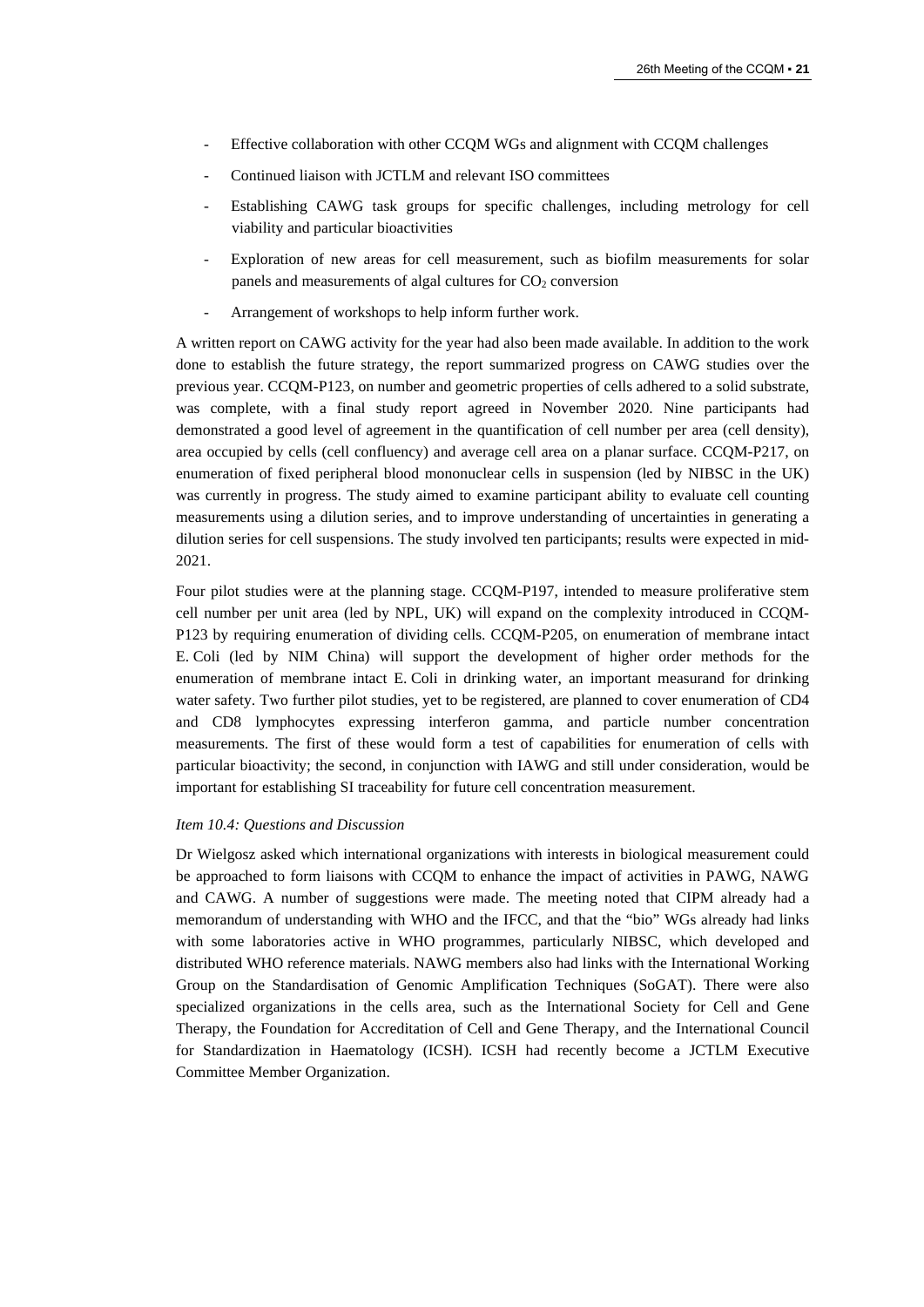## 10.5. BIPM Programme on Metrology in Chemistry [CCQM/21-42]

Dr Wielgosz (BIPM) presented a summary of the BIPM programme on Metrology in Chemistry, with a full pre-recorded presentation having previously been made available as CCQM/21-23. The BIPM Chemistry Department supported the CCQM mission by providing coordination of comparisons; international liaison and coordination activities; and capacity building and knowledge transfer projects including a strong visiting scientist programme.

Visiting scientists were an important part of the department's programme, both to bring expertise into the department and to develop scientists from other institutes. Approximately 50 scientists from 23 countries had visited the BIPM Chemistry Department in the previous five years, and in the last year, due to the pandemic, this had been replaced by a programme of virtual secondments and on-line knowledge transfer projects, with the first of these attracting almost 100 participants from NMIs and DIs, and which would be run over a 6-month period.

The BIPM laboratories support the CCQM programme of comparisons by coordinating comparisons for the GAWG, OAWG, IRWG and PAWG. Examples included comparisons of  $CO<sub>2</sub>$  in air standards such as BIPM.QM-K2 and BIPM.QM-K5, and CCQM-P204 for isotope ratios in  $CO<sub>2</sub>$ , supporting monitoring and emissions authentication. The department also coordinated the OAWG purity and peptide comparisons run by PAWG. This included support for CCQM-P216 study, on SARS-CoV-2 antibody quantitation. He demonstrated how the BIPM activities contributed to the overall resources available for CCQM comparison co-ordination, using the graph from the CCQM GAWG strategy document, which summarized the number of laboratories that had coordinated CCQM comparisons. Whilst the GAWG had more than 30 member institutes, the vast majority of comparisons were coordinated by only five laboratories of which the BIPM was one. The GAWG strategy foresaw more NMIs developing capabilities and knowledge to allow them to coordinate comparisons, and the BIPM department would be setting up a twinning and mentoring programme for NMIs new to CCQM comparison coordination.

The department was additionally supporting the two new CCQM GAWG task groups one on ozone cross section global change management and the second on greenhouse gas (GHG) scales. The latter would be supported by reference and comparison facilities at the BIPM and would lead to the development of a machine-readable database for relationships between different  $CO<sub>2</sub>$  in air gas scales and standards. The department also provided reference data in collaboration with a number of NMIs for a heptad of internal standards used for qNMR, a methodology developed in conjunction with the CCQM OAWG.

Dr Wielgosz also reported that the department's knowledge transfer activities included programmes on metrology for safe food, for clean air, and for laboratory medicine. The programmes were proving successful and had enabled a number of new services from participating NMIs, providing the example of mycotoxins standards in support of food safety and analysis. He noted that some of these were moving to online programmes, particularly a forthcoming course on metrology for safe food and feed. Based on subscriptions, this was also proving a popular way of disseminating information. He additionally drew attention to BIPM's new e-learning platform, launched on 26 April (see [https://e](https://e-learning.bipm.org/)[learning.bipm.org/\)](https://e-learning.bipm.org/).

The group's coordination and liaison activities included the CCQM executive secretary role, including support for the new task groups emerging within CCQM WGs, interaction with other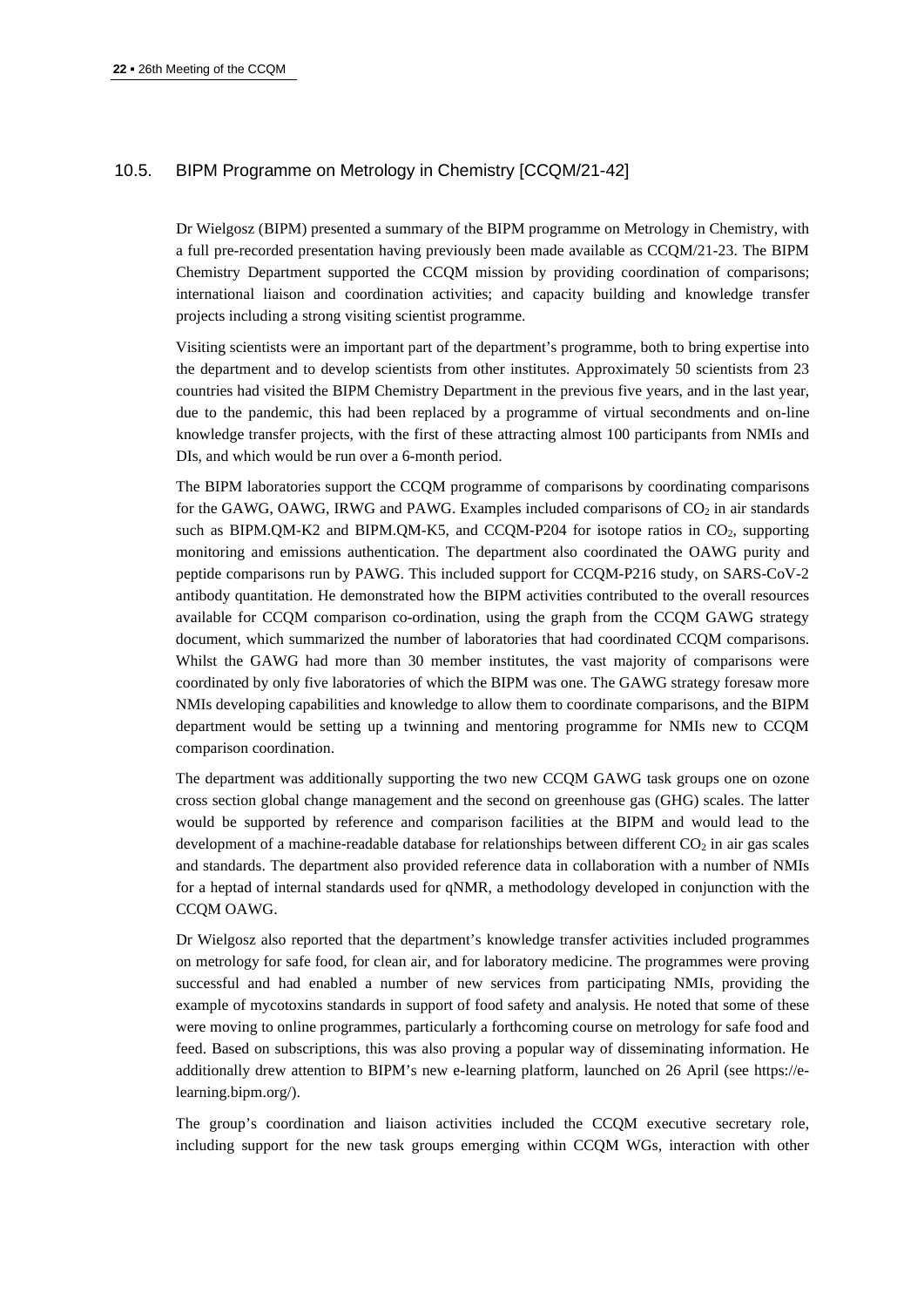international organizations, as well as support for the JCTLM database and support for CCQM and CIPM workshops. Dr Wielgosz closed with a reminder that BIPM would be running one such workshop, on Metrology for Climate Action, in 2022. In response to a question, he confirmed it was intended to also cover oceanic measurements; the workshop was not limited to atmospheric measurements.

#### *Item 10.5 Questions and discussion*

The meeting congratulated the BIPM Chemistry Department on their strong support for CCQM and welcomed the launch of the e-learning platform.

## **11. AD HOC CCQM WG ON UPDATE OF KCRV ESTIMATION GUIDANCE**

Dr Ellison explained the reasons for proposing the establishment of a new *ad hoc* working group and the CCQM Strategic Planning Working Group (CCQM-SPWG) decisions taken to date.

CCQM had approved a guidance document, CCQM/13-22 ("Estimation of a consensus KCRV and associated Degrees of Equivalence"), for reference in 2013. The document had been prepared by a CCQM *ad hoc* working group chaired by Prof. Maurice Cox at NPL and included members from most CCQM WGs as well as additional experts. The document was available on the CCQM website for working groups to use at their discretion. The document gave general guidance on the process of reviewing key comparison results, selecting a calculation method for the key comparison reference value, and calculating degrees of equivalence given a particular KCRV calculation approach. An Annex gave a collection of the calculation methods.

Since release of the document, use over time had identified a small number of editorial corrections. More importantly, a further decade of CCQM work on pilot and key comparisons had generated new experience, and new and useful statistical methods and software had emerged to support KCRV estimation.

These factors had been drawn to the attention of the CCQM SPWG in early 2020. SPWG had agreed that it was timely to propose an update of CCQM/13-22 and had initiated a small drafting group, convened by Dr Ellison, to prepare draft Terms of Reference for an *ad hoc* WG to undertake a revision. The drafting group had provided an initial draft of the terms of reference for SPWG consideration and, after taking account of comments, SPWG approved draft terms of reference for circulation to all CCQM members as a basis for establishing an *ad hoc* working group. The proposed terms of reference were given in CCQM/26-08. CCQM was accordingly invited to consider the terms of reference and approve the formation of an *ad hoc* Working Group for Revision of CCQM KCRV Guidance, and to appoint a convenor for the *ad hoc* working group.

Dr Wielgosz said that this should be considered an SPWG recommendation to CCQM, and he proposed that Dr Ellison convene the group as a formal Task Group of the CCQM.

Dr Mester asked how members would be appointed. Dr Ellison drew attention to the proposed terms of reference, which provided for members to be appointed by CCQM WGs. On formation, the task group would be expected to invite members from the CCQM WGs together with additional experts subject to permission from the CCQM President. In response to a suggestion, Dr Ellison agreed that it would be helpful if the WGs would consider nominating members who had contributed to the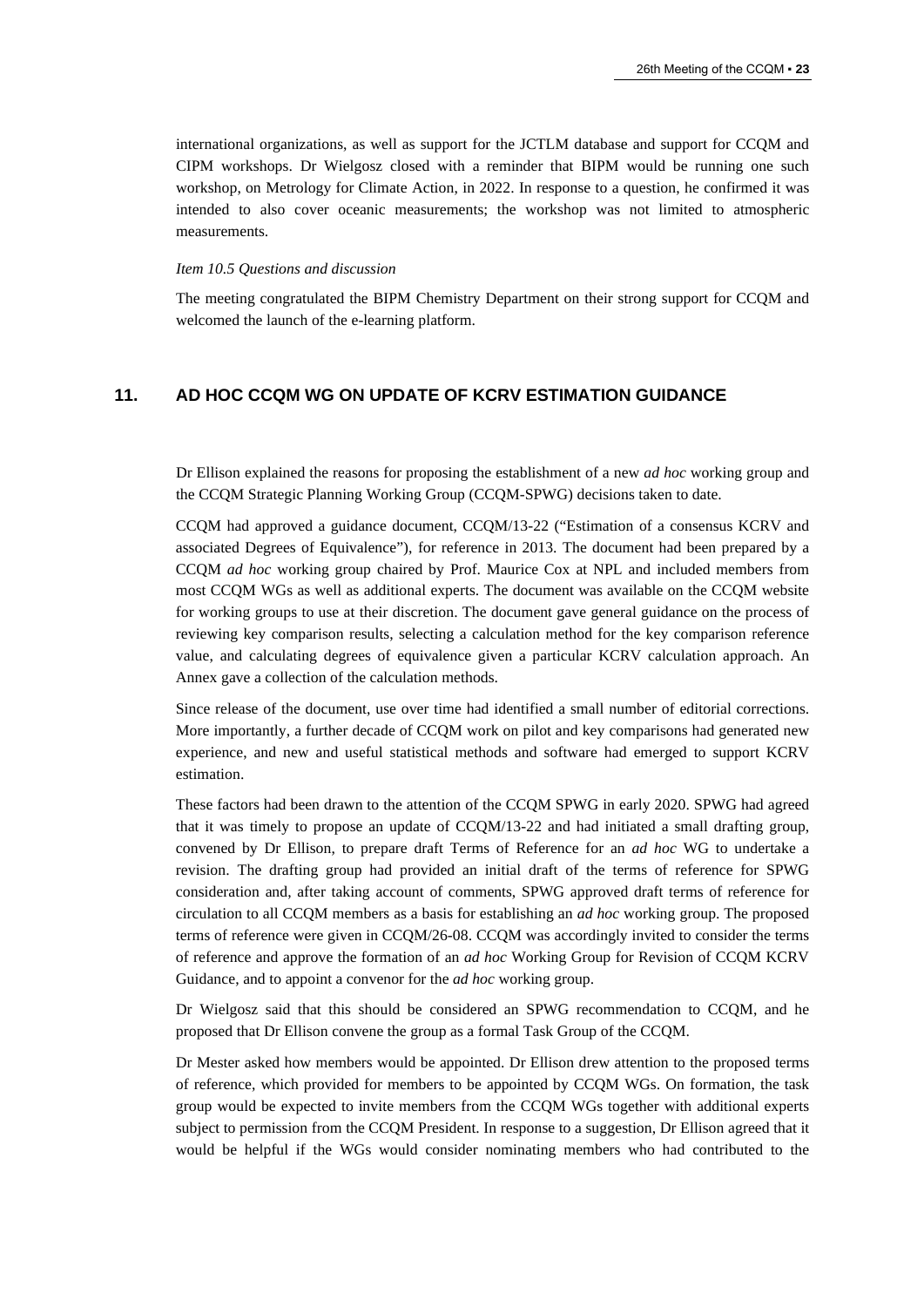development of individual WG practices for comparison data handling.

The President asked what the expected time scale for revision would be. Dr Ellison said that since this was currently expected to be a modest revision, he hoped the group would be able to provide an initial draft for the 2022 meeting of the CCQM and that completion in two years should then be possible.

The meeting agreed to form the task group and appointed Dr Ellison as the convenor.

#### *Items 10 – 11: General questions and discussion*

The President invited general questions on topics presented during the day or in written reports.

In discussion, Dr Botha noted that many WGs were evolving individual guidance and policies on (for example) handling of data, participation and structure of the WGs, and detailed study procedures. She asked how WGs were collaborating to harmonize these documents. Dr Wielgosz said that there were indeed some differences in detailed procedure. He noted that the KCWG were planning to form a task group on the question of sub-optimal performance in KCs and guidance on subsequent CMC claims, addressing some of these questions. He further suggested that harmonization of procedures across WGs was primarily an issue for the CCQM-SPWG.

The President asked Dr Botha to prepare a short list of issues for harmonization, for the attention of the SPWG.

Dr Huggett noted that interaction with the WHO was an issue for all of the biological WGs and asked how that could best be addressed. Dr Wielgosz replied that the proposal, in the CCQM strategy document, to form a horizontal task group on stakeholder engagement would provide a good forum to address this (see ite[m 12](#page-23-0) and decision 4, below).

## <span id="page-23-0"></span>**12. OVERVIEW AND STATUS OF CCQM STRATEGY DOCUMENT 2021-2030**

Dr Park opened the third day of the meeting with an overview of the draft 2021-2030 CCQM Strategy Document. The document had been developed starting with the CCQM vision and mission statements and strategic aims and reference to the CIPM study on evolving needs for metrology. It had then been extended using inputs from individual working groups and stakeholders. The draft had been published for comment, with a closing date of 7 May. Dr Park noted that this was an important document for CCQM and encouraged members to provide any final comments.

The document identified scientific, economic, and social challenges across nine major sectors, provided a vision for CCQM, as well as activities to support the strategy including 33 specific actions to progress measurement science in the field. The activities included the promotion of the fundamental science of metrology, improving stakeholder engagement, promoting global comparability, and strengthening interaction with regional metrology organizations. Dr Park felt that many of the challenges would require interdisciplinary collaboration and hoped to encourage wider discussions on how best to achieve this in the future.

To promote global comparability, CCQM aimed to move towards broad scope CMC claims. To date, there had been only a slight decrease in number of chemistry and biology CMCs (6193 from 6632 in 2019); this appeared to reflect different approaches in different NMIs, some of whom still needed to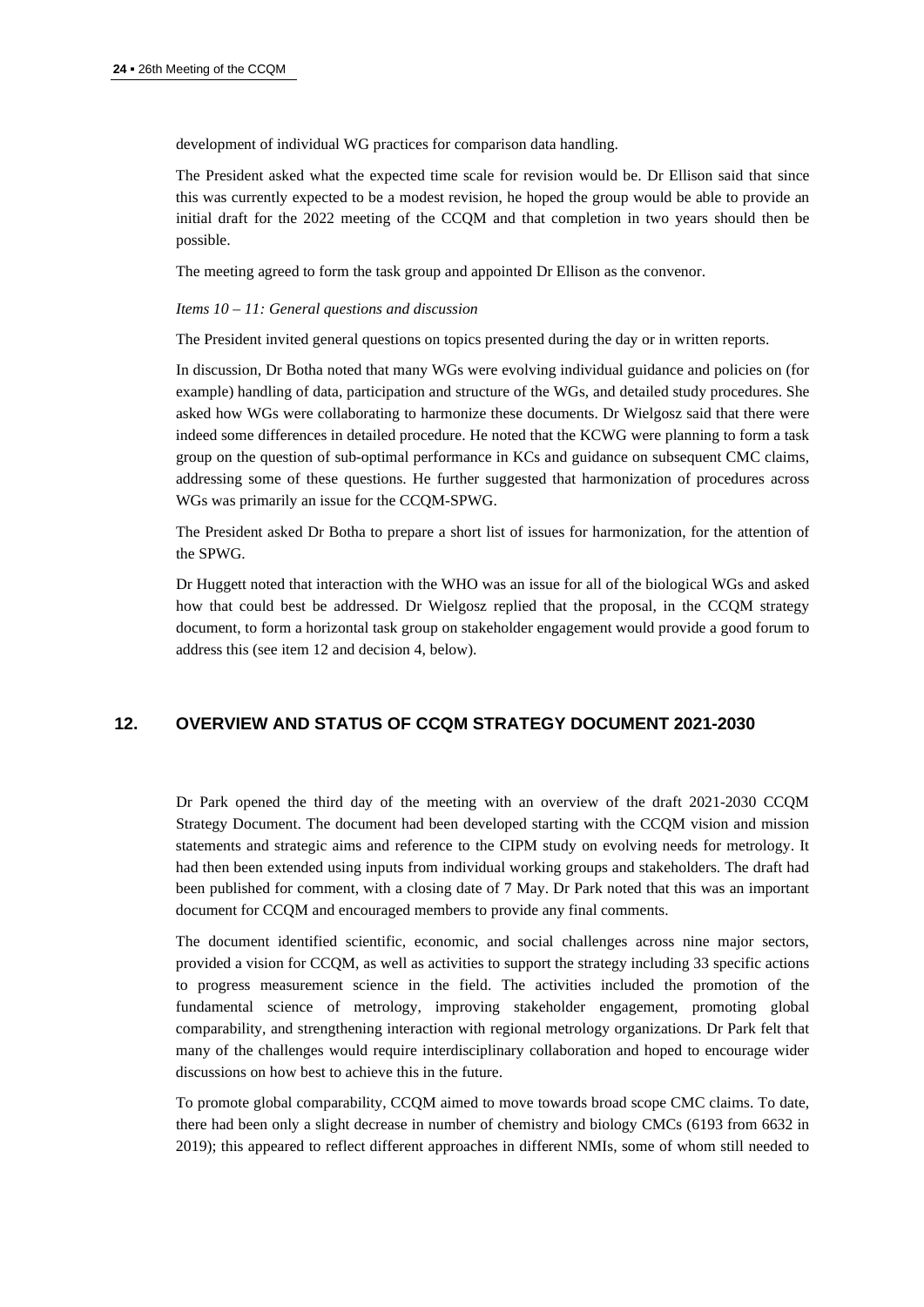develop closely defined capabilities for national needs, whereas others were beginning to use broad scope CMCs to underpin a wide range of related services.

The strategy provided for four general actions to promote effective action with RMOs, including maintenance of the existing strong interaction between CCQM and relevant RMO technical committees, continued coordination of linked and supplementary comparisons, an increased focus on capacity building and technology transfer and initiation of a mentoring programme for NMIs coordinating comparisons for the first time.

Dr Park additionally noted the importance of continuing support from the BIPM Chemistry Department in order to progress the CCQM strategy.

The strategy identified stakeholder engagement as a key tool in promoting the activities and impact of the CCQM and provided for a more structured approach to promote stakeholder engagement. To carry this forward, the strategy proposed the establishment of a new CCQM Task Group to develop mid- and long-term plans for stakeholder engagement, including:

- Extension of the CCQM Liaison membership to represent the expanded technical coverage
- Interaction with other Consultative Committees
- Strong participation in sector-specific fora established by the CIPM
- Further use of Task Groups to deliver the CCQM mission.

Dr Park proposed that Dr Richard Brown (NPL, UK) be appointed as convenor of the Task Group.

In respect of membership, Dr Wielgosz (BIPM), Dr P. Fisicaro (LNE), Dr Z. Mester (NRC), Dr J. Huggett (LGC) and Dr Botha (NMISA) offered to participate. Dr Guettler said that PTB would contribute, with himself as the contact in the first instance. Dr Braybrook offered to seek a further participant within LGC. Dr Brown additionally proposed that CCQM WGs be invited to propose members of the group.

The meeting **agreed** to form the task group with immediate effect and to appoint Dr Brown as convenor.

#### *Questions and discussion on CCQM Strategy Document 2021-2030*

Dr Park invited further discussion of the Strategy.

Dr Botha noted that the list of individual activities included several actions which might be expected to involve more than one working group, and asked what arrangements were in place to promote effective collaboration and avoid unnecessary duplication of effort. Dr Wielgosz explained that this would normally be considered in formulating working group plans, with the SPWG available to identify opportunities for coordination.

There were no further comments during the meeting, but Dr Wielgosz reminded members of the closing date for comment (7 May 2021) and looked forward to receiving any further comments by correspondence.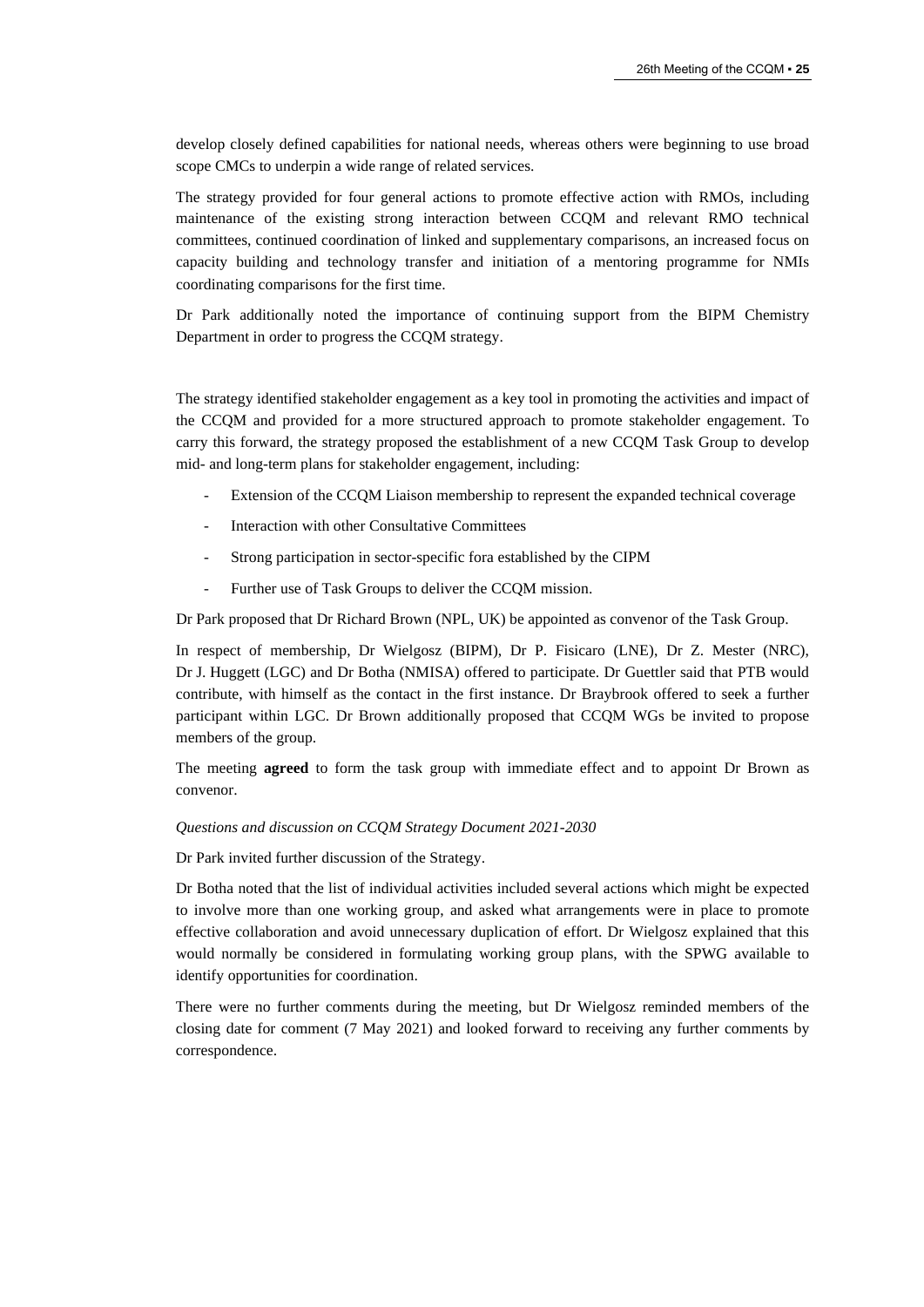## **13. KEY COMPARISON AND CMC QUALITY WG REPORT**

Dr Sin presented a report on the work of the CCQM WG on Key Comparisons and CMC Quality (CCQM-KCWG). The WG had met twice during the year and had considered a total of 403 CMCs. These came from almost all RMOs, though GULMET had not submitted CMC claims in the past year. The majority of submitted claims (359) required modifications before acceptance.

As of April 2021, there were 6193 chemical and biological measurement CMCs on the database. This was a reduction from the previous year, and the lowest value since 2016. The reduction probably reflected voluntary withdrawal of some CMCs in recent years, together with the growing use of broad scope CMC claims. The three most frequent measurement categories among CCQM CMCs were gases (2362), food (771) and pure chemicals (648). Of the approximately 400 new and revised CMCs reviewed in the year, 91 had been for new food-related CMCs, while 48 had been for revisions to gas CMCs. Biological materials, organic solutions and gases had also seen notable numbers of new claims. Reviewing claims by CCQM working group technical area, OAWG, IAWG and GAWG accounted for nearly 90 % of new and revised CMC claims. APMP and EURAMET were the two most active RMOs.

Reporting on progress with claims, Dr Sin said that approximately 80 had already been approved and published; this was more than usual for the present point in the annual cycle.

Dr Sin presented a list of KCWG members, and was pleased to note that, as well as strong representation from all of the RMOs involved, every CCQM WG had a representative attending on-line meetings for the present cycle.

The 'core capability' and broad scope concepts were being applied by several working groups. For CMC review, this meant fewer claims, but claims required more expert appraisal to judge whether a particular CMC was supported by the studies and core capabilities cited in support.

This had been the first year in which the new KCDB 2.0 had been used for CMC submission and review. This had posed several challenges. Preparatory work had been carried out in parallel with ongoing CMC review, increasing the workload. Despite the extensive preparatory work, the submitters and the WG were still learning how best to use the system. The change in the process required adjustments for both the WG and stakeholders, and some roles and responsibilities had changed. As a result, the "Frequently Asked Questions" section had already been updated with some common questions.

Noting the additional work needed to apply the new KCDB process, regular review had been suspended for one year. Approximately 1500 existing CMC claims were, however, over ten years old and had not been reviewed; these would accordingly be given priority when regular review recommenced.

In closing, Dr Sin thanked all of the KCWG members and reviewers, and the BIPM staff supporting the KCWG, particularly Dr Picard and Dr Maniguet.

## 13.1. Questions on KCDB 2.0 CMC review implementation

In discussion, Dr Winchester asked for the KCWG's views on the applicability of the principle of 'broad scope' CMCs. Dr Sin said that this principle was not yet harmonized and the KCWG had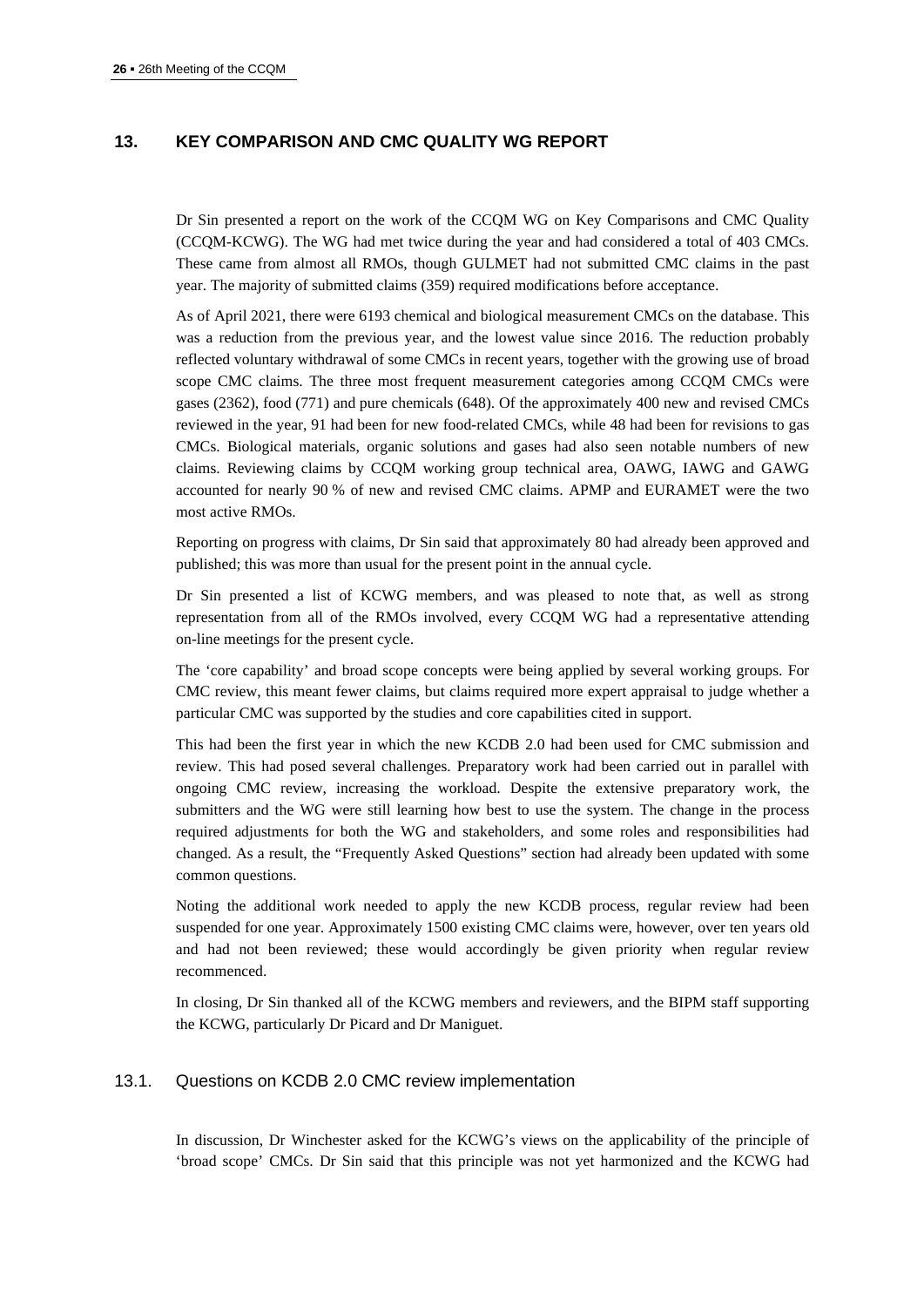recently decided to form a task group to formulate recommendations on the use of broad scope claims to improve harmonization. Dr Milton noted that the CCQM had historically led on the process of CMC review and that, as a result, the new system had been modelled closely on the CCQM authorities and process. He hoped that this would mean that the general process would be reasonably familiar and that the software would handle routine tasks automatically. Dr Sin felt that once users became familiar with the system, it would provide real efficiency gains.

Dr Park asked whether the group had seen different approaches or other problems in relation to broad scope claims. Dr Sin said that nearly all CCQM WGs had developed their own strategies to accommodate broad scope claims. This presented new challenges for the KCWG, hence the decision to provide recommendations for harmonization.

#### 13.2. Presentation and approval of planned CCQM comparison list

Dr Wielgosz presented the circulated list of planned CCQM comparisons requiring approval.

The OAWG proposed a track A (core) key comparison on a polar analyte in high protein food. The study was included in the 2021-2030 OAWG strategy and was a priority area for the food sector. The study is provisionally planned for 2022. The coordinator had yet to be determined.

The GAWG proposed a track A/C key comparison, provisionally designated BIPM.QM-K2, ongoing comparison for carbon dioxide in air. The comparison was considered essential to enable NMIs and DIs to demonstrate measurement capabilities and address requirements for atmospheric monitoring of CO2. The coordinator would be BIPM. A pilot study was additionally proposed to prepare for BIPM.QM-K2.

The EAWG proposed a track A key comparison on pH of a borate buffer. Borate is a standard buffer listed in the EAWG strategy. The study was needed as a follow-up to K18.2019, for which some institutes were unable to provide results because of the SARS-CoV-2 pandemic. The coordinators were to be NMIJ and VNIIFTRI.

The EAWG additionally proposed a track C key comparison on pH of a phthalate buffer. Phthalate buffers are another key class of buffers and the study formed part of the EAWG strategy. The study would maintain support for many existing CMCs and provide support for new CMCs. The coordinator was yet to be determined.

PAWG proposed key comparisons on HbA1c coordinated by the HSA, LNE, NIM and KRISS, and on total haemoglobin in blood, and on Human Growth Hormone in serum, both coordinated by the PTB.

The meeting **approved** all of the proposed comparisons.

Dr Park congratulated the PAWG on moving to key comparisons from pilot studies.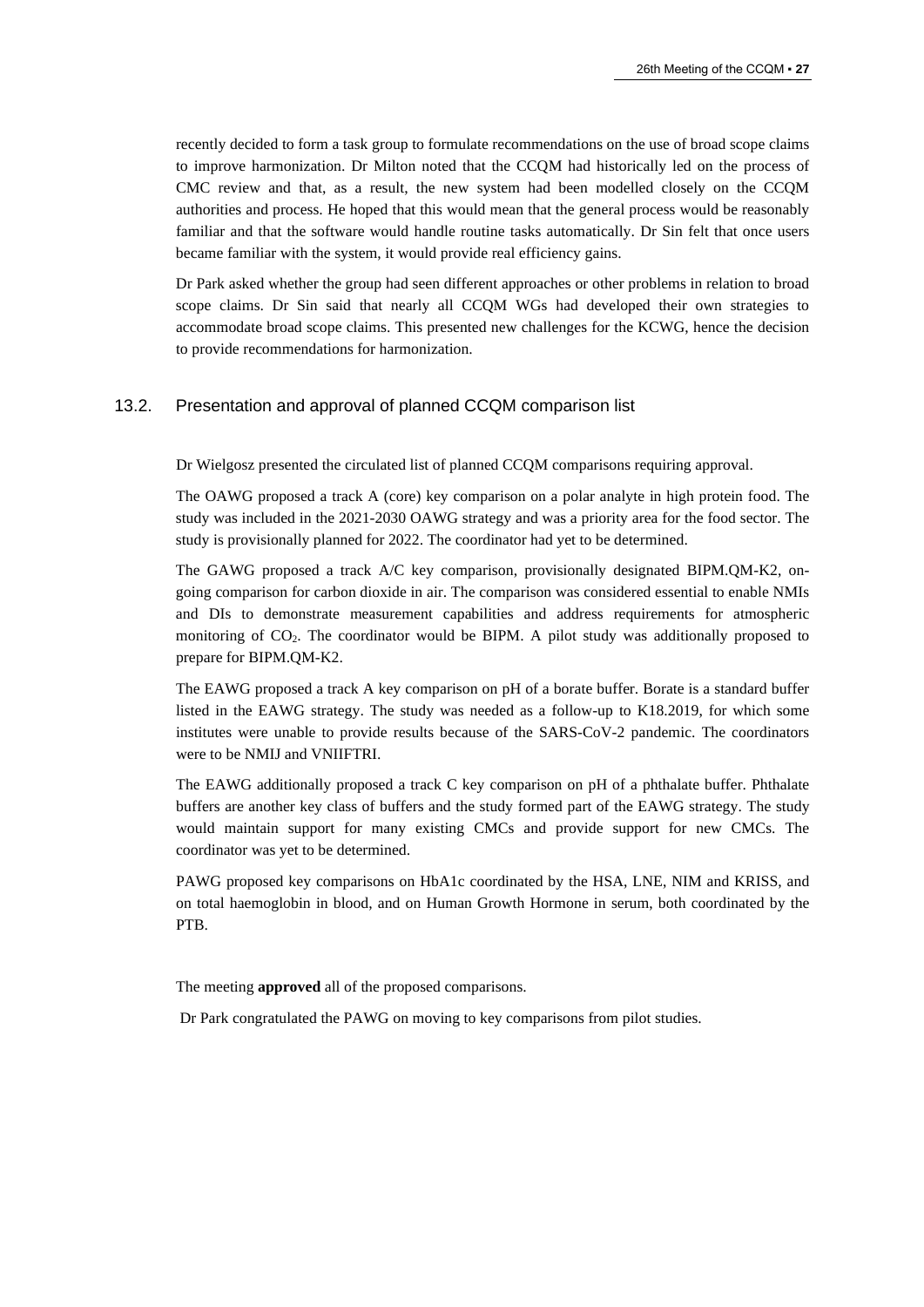## **14. REPORT FROM THE JCTLM**

Dr G Miller reported on JCTLM activities. He noted that this was his first year as JCTLM chair and thanked his colleagues for their assistance in preparing the report.

JCTLM now included 60 member organizations, including the International Council for Standardization in Haematology (ICSH), as a member of the JCTLM Executive Committee.

The JCTLM maintained a database of higher order reference materials and methods, with a working group to review submissions. This was structured by analyte type, with review teams allocated to particular types of analyte. The number of methods and services continued to increase; the number of materials (currently about 250) had dropped recently, reflecting removal of materials no longer on sale. Metabolites and substrates formed the main category, including pure substances. Larger molecules, such as proteins, tended to include a smaller proportion of pure substances and more matrix materials.

The JCTLM Traceability, Education and Promotion WG was chaired by Dr Theodorsson. The group had been developing guidance documents to explain the practical implementation of the new standards ISO 17511, 21151 and ISO TS 20914, together with video materials to be published via the JCTLM website.

A JCTLM Members' and Stakeholders' online workshop on 'challenges in global standardization of clinical laboratory testing' was planned for December 2021. A further workshop on 'EQA/PT harmonization' was planned for December 2023.

JCTLM publishes a regular newsletter providing updates on database entries; the newsletter was published at the same time as the annual call for new entries.

A new task force on reference measurement system implementation, chaired by Prof. M. Panteghini (Milan), had been formed to provide practical guidance on implementing metrological traceability in laboratory medicine. The group had extended their membership to include major institutions involved in implementing traceability; developed recommendations for 13 common measurands; and prepared a synopsis of the main characteristics of higher-order materials and procedures listed in the JCTLM database. The preliminary results from the synopsis indicated that SI traceability was usually feasible for IVD manufacturers, given the scope of the requirement.

JCTLM was working to provide a new database structure, to provide (among other improvements) a machine-accessible interface for automated checking. Machine readability would rely on widely used existing standards, particularly JavaScript object notation (JSON) and XML. The aim was to make sure that any JCTLM database information could be imported directly into a users' own database (for example, a LIMS system).

Dr Miller reminded members that the closing date for submissions to the JCTLM database in 2021 is 31 May 2021. He also noted that to support World Metrology Day on 20 May, JCTLM would be presenting at least eight 5-minute video 'vignettes' on metrology in laboratory medicine.

In closing, Dr Miller drew attention to a recent call for experts to contribute to the JCTLM Quality System and working groups. He also noted that the revision of ISO 15194 and ISO 15193, on requirements for reference materials and reference procedures respectively, would require changes to the JCTLM quality manual in due course.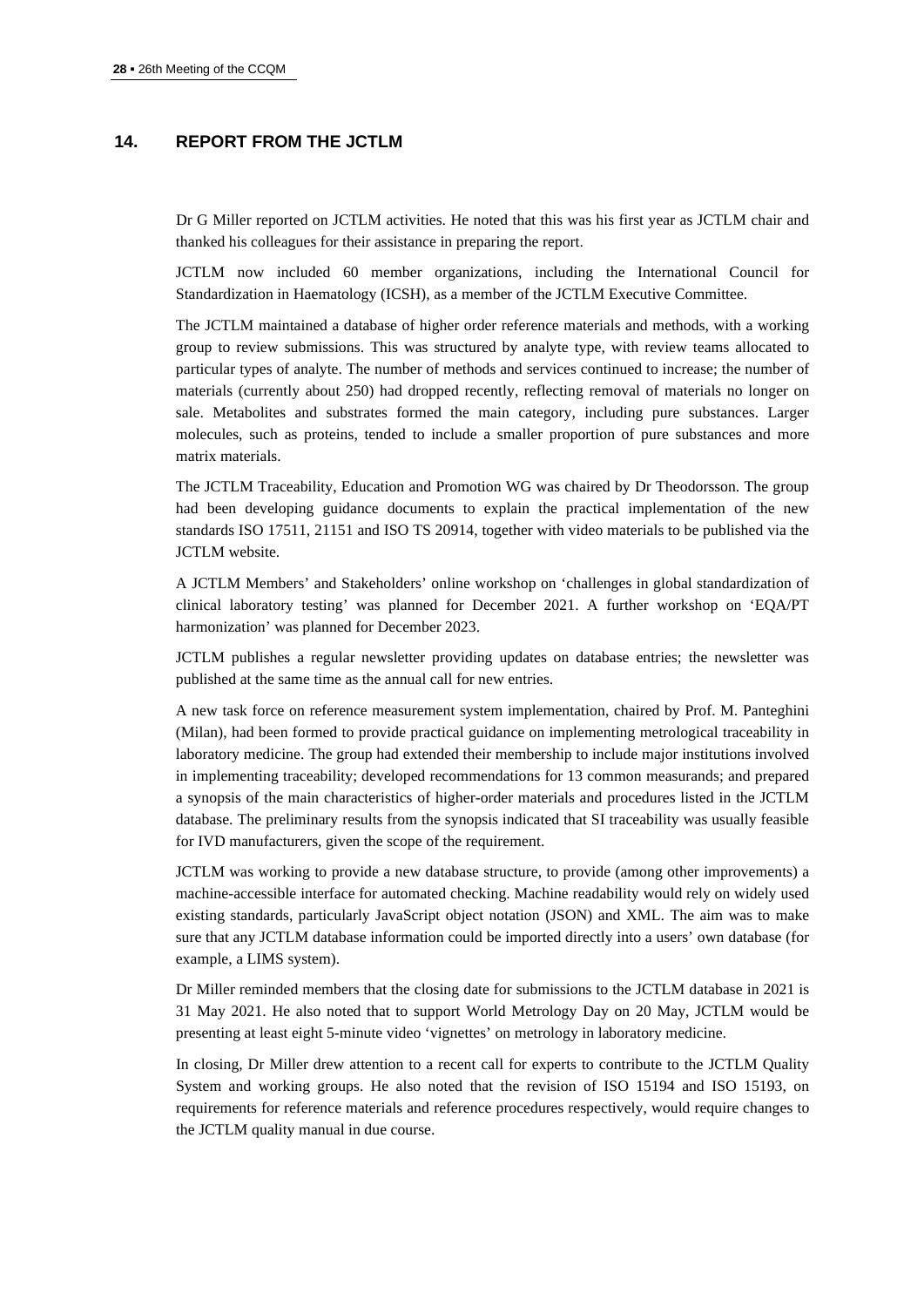In discussion, Dr Swart asked whether there was an official representative of CCQM in the JCTLM Task Force on Reference Measurement System Implementation (JCTLM-TF-RMSI) to align the activities of JCTLM and CCQM. Dr Wielgosz said that there was no single official representative, but that membership included NMI members who did contribute actively to CCQM, ensuring good use of CCQM expertise.

In response to a question, Dr Miller explained that the workshop in December 2021 is aimed at addressing challenges in reference materials production. It would cover some technical issues such as commutability requirements and studies for clinical reference materials. The workshop would also consider regulatory challenges caused by different regulations in each country. This made production and certification of *in vitro* devices expensive because many different certifications were required, in turn impeding harmonization because manufacturers were reluctant to change procedures developed to meet local regulations.

Dr Botha asked how the problems of lack of commutability could be addressed. Dr Miller explained that many materials used for calibration and control showed lack of commutability with human samples and noted that IFCC had recently published a number of recommendations for assessment of commutability. Dr Wielgosz noted that CCQM currently had no specific processes for looking at commutability and suggested joint activity between CCQM and JCTLM would be useful in this respect.

Dr Li asked whether published CMCs were taken into account when evaluating proposed JCTLM services. Dr Wielgosz, in his capacity as executive secretary of JCTLM, explained that CMCs were taken into account for reference measurement service provision. However, JCTLM used ISO 15194 requirements for reference materials, and a CRM within a CMC listing that had not been demonstrated to have ISO 15194 compliance, currently would need to be verified in the JCTLM review process. He said that the JCTLM quality group was looking at this issue and were looking for volunteers to join the JCTLM Quality Review Team to support these efforts.

In relation to the JCTLM report, Dr Arce Osuna (CENAM) asked how the JCTLM works with stakeholders to improve the traceability of clinical markers to the SI, noting that when a user requests information about traceability of commercial materials to the SI, the response is generally private information from the company. Dr Miller said that JCTLM provides feedback on submissions to the JCTLM database but did not otherwise work directly with IVD manufacturers. In discussion, Dr Gillery said that IFCC had an IVD manufacturer working group with about 50 members. They were very much aware of the need for procedures to guarantee traceability to the SI and were keen to work with external stakeholders for help.

## **15. QUESTIONS ON WRITTEN REPORTS/RECORDED PRESENTATIONS FROM REGIONAL METROLOGY ORGANIZATIONS**

Reports had been received from AFRIMETS; APMP; COOMET; EURAMET; GULFMET; and SIM (see CCQM/21-4,24,32,33,34)

Some questions had been submitted in advance and were discussed.

The AFRIMETS representative was asked in which sectors and countries Metrology in Chemistry activities were developing or likely to develop in countries outside of those mentioned in the report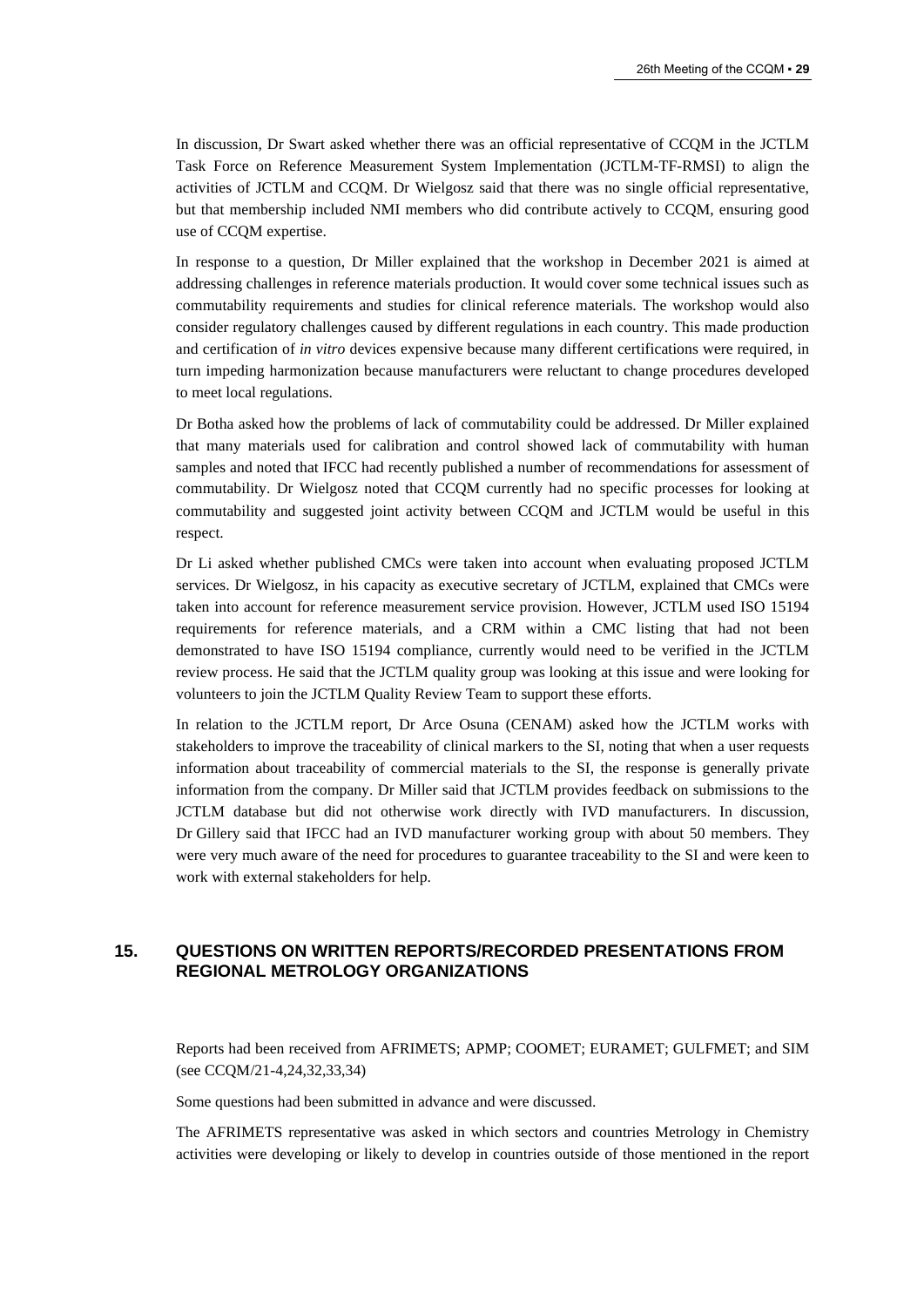(South Africa, Kenya, Egypt and Tunisia). Dr Botha said a number of countries had good potential to be involved (for example, Botswana, Mauritius, Uganda, and Tanzania). She added that several countries had large mining operations and would be interested in developing measurements for minerals exploitation and environmental monitoring.

The APMP had strong growth in the number of Chem-Bio CMCs in their region in 2017-2021, and the representative was asked how this was expected to evolve in the near future. Dr Inagaki, for APMP, said that many institutes were shifting to broader CMC claims so that the number of new claims was expected to reduce. In response to a further question, Dr Inagaki said that there were no current plans to change the present sector focus groups within APMP.

COOMET were asked whether there were any initiatives to launch sector specific focus Groups within COOMET. Dr Kustikov said that COOMET would like to increase focus group activity and COOMET planned new focus group activity in climate change and for energy.

The EURAMET report noted the formation of several new European Metrology Networks and Dr Wielgosz asked how these were expected to interact with the EURAMET TC-MC and eventually the CCQM. Dr Vaslin (Chair, EURAMET TC-MC) said that the metrology networks were still developing, but that the focus of the networks was on engagement with stakeholders, while the scientific committees focused on technical matters. Nonetheless, she felt that the added opportunities for stakeholder engagement would be of benefit to the metrology community in the longer term.

Dr Wielgosz asked about the SIM project on Toxic Elements in Amazonian Fish. Dr Cunha, for SIM, explained that the project was supported by PTB with assistance of NRC Canada and other institutes, and covered several major SIM economies. The project would improve capability for preparation of reference materials, particularly in relation to contamination in the Amazon basin.

Dr Park asked RMO representatives how the RMOs viewed the idea of 'broad scope CMCs'. Dr Inagaki (for APMP) said that all claims had to be carefully considered. In the case of OAWG the claims had been discussed in considerable detail; by comparison the IAWG claims were relatively new for APMP. EURAMET had submitted a small number of broad scope organic and inorganic claims; these were in discussion. SIM had started to consider broad scope claims from major NMIs, but the majority of newer NMIs were submitting traditional CMCs with narrow scope.

## **16. QUESTIONS ON WRITTEN REPORTS/RECORDED PRESENTATIONS FROM INTERNATIONAL ORGANIZATIONS IN LIAISON WITH THE CCQM**

Reports had been received from the International Atomic Energy Agency [IAEA] [CCQM/21-26]; International Federation of Clinical Chemistry and Laboratory Medicine [IFCC] [CCQM/21-25]; the International Union of Pure and Applied Chemistry [IUPAC] [CCQM/21-02]; ISO REMCO[CCQM/21-03]; and the Cooperation on International Traceability in Analytical Chemistry [CITAC] [CCQM/21-07].

Participant questions on the reports were invited.

#### *IAEA Report*

Dr Wielgosz noted IAEA's project on development of  $CO<sub>2</sub>$  reference materials for calibration of infrared laser spectroscopy instruments for  $CO<sub>2</sub>$  isotope ratio measurements and asked how NMIs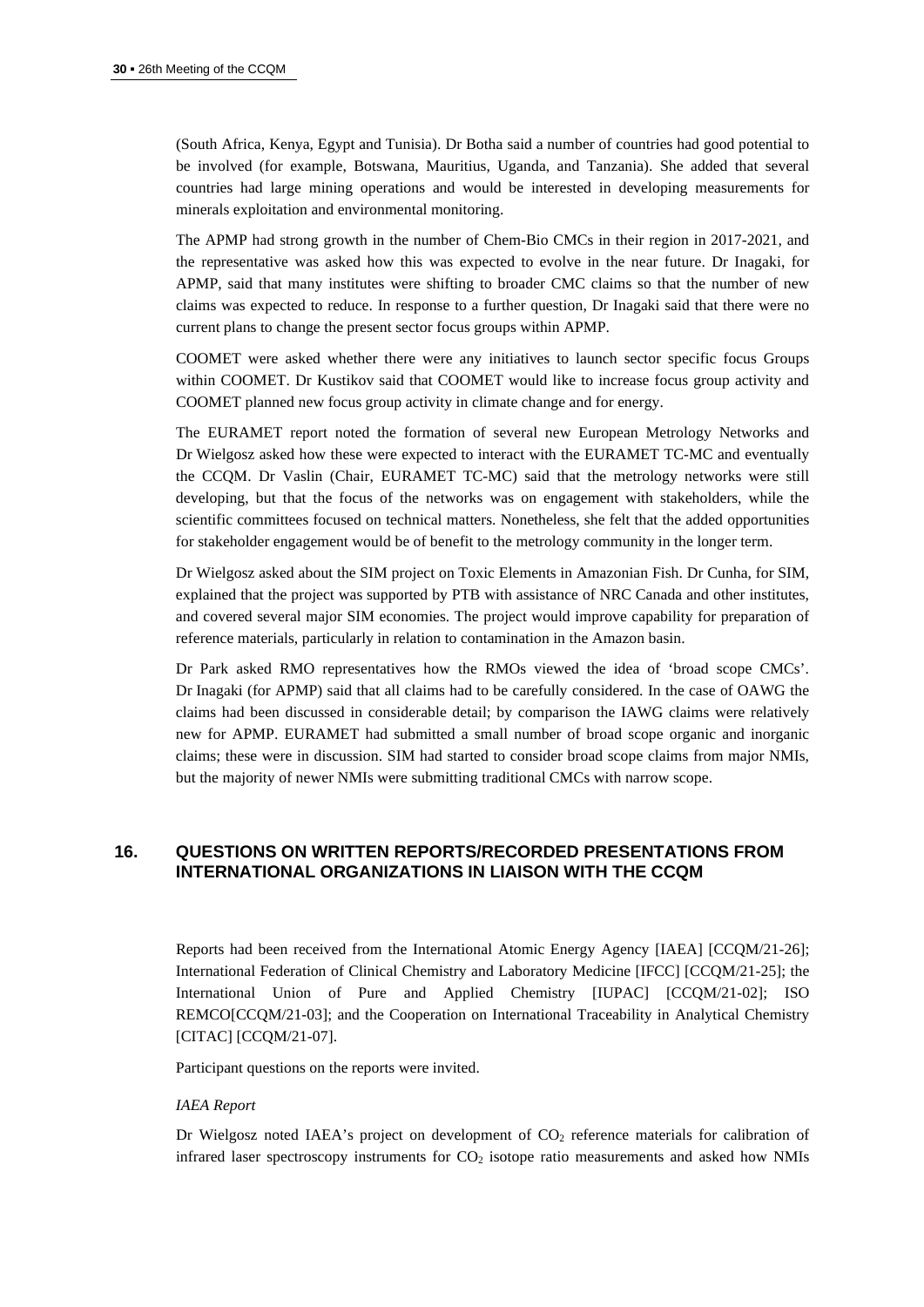could assist. Dr Groening explained that the activity was in collaboration with WMO. He said that both high accuracy and routine measurements were needed, and that for high accuracy measurements, NMIs could be of immense help. He also noted that IAEA had long cooperated informally with the CCQM IAWG and were seeking to formalize the arrangement. For routine work, robust, easily deployed measurements were needed but, outside Europe, transport of high-pressure gas standards is often impeded by safety and customs restrictions. To help overcome this, IAEA were supporting a workshop on RM production which he hoped would promote development of alternative standards that were easier to transport.

In response to a further question on IAEA plans for CMCs to cover the CRMs they produce for inorganic and organic analytes, Dr Groening said that much of the work was done in the agency's marine laboratories and they were currently seeking accreditation. He hoped that once this was in place, the Agency would be in a position to submit CMC claims and would then consider the submission route, including the appropriate RMO.

#### *IFCC report*

In response to a question for IFCC, Dr Gillery said that the development of reference methods for molecular diagnostics, particularly SARS-CoV-2, had been discussed in the IFCC Covid-19 task force, but there were no current plans for IFCC to develop reference methods. Dr Huggett added that he anticipated a number of JCTLM reference method submissions for SARS-CoV-2 from CCQM NAWG members.

IFCC were asked about the process for review and revision of IFCC methods. Dr Gillery said that this was an emerging issue for IFCC and explained that the first step is the identification of the need for revision. A project proposal would then be submitted to the scientific division to commence revision, which would form or delegate a working group to carry out the work. In response to a further question, Dr Gillery said that IFCC worked with other organizations, including NMIs, to develop RMs; for example, a haemoglobin A2 material was currently in progress to support thalassemia diagnosis. IFCC also had a new WG on human growth hormone and Dr Gillery hoped that the proposed CCQM study would provide a useful contribution. He added that the study coordinator is also a member of the IFCC working group on hGH, so a strong link was already established.

#### *IUPAC report*

Dr Wielgosz said that the draft IUPAC guidelines on organic purity were a good example of CCQM-IUPAC complementary work. He asked what other joint or related activities with CCQM would IUPAC like to undertake. Dr Mester (president, IUPAC AD) said that the guideline was in the final stage of the IUPAC consensus building process and should be published in 2021. In addition, IUPAC is undertaking a project to develop an internationally based white paper on analytical chemistry education and chemical measurement in university curricula. Analytical chemistry teaching in university chemistry courses had declined, and IUPAC intended to document this and propose a response. This was particularly important because analytical chemistry formed the major occupation for chemistry graduates. IUPAC felt that the chemical metrology community could play a key role in this because of their almost unique focus on measurement.

#### *REMCO report*

In response to a question, Dr Botha (as ISO TC334 Chair) explained that, while REMCO had been disbanded as an advisory body, all of the work of REMCO had been transferred to a new ISO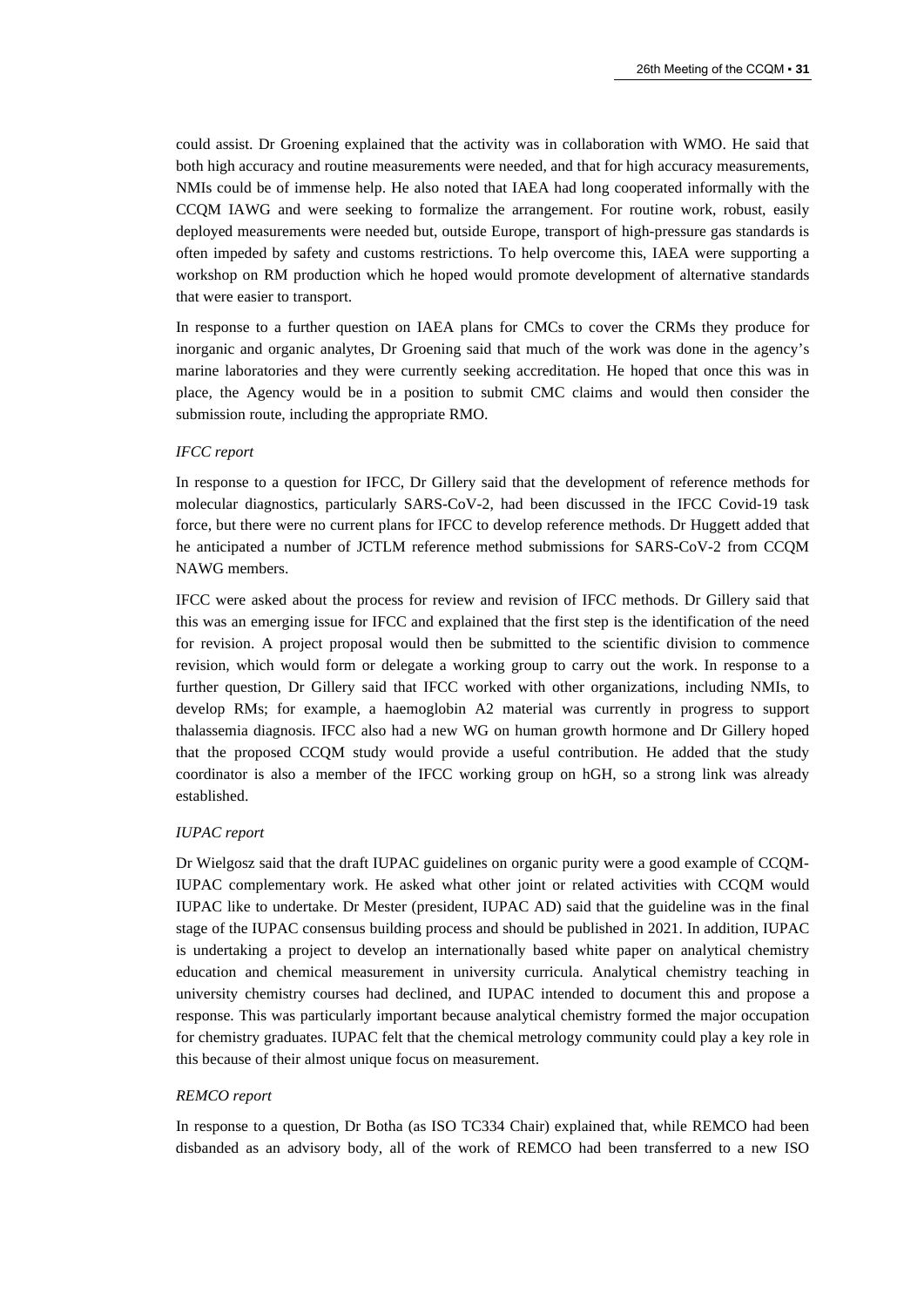Technical Committee, ISO TC334. The structure of the new TC had been formed to mirror that of REMCO. Under ISO procedures, liaisons automatically lapsed on dissolution of committees, but liaison bodies could now apply for liaison with TC 334 using the normal ISO process. Similarly, ISO TC 334 would be making formal applications for liaison as needed to replicate the REMCO liaison structure, though she noted that it was often most efficient if a single individual acted as liaison representative in both directions. In response to a further question, Dr Botha said that TC334 had considered stakeholders other than NMIs and other ISO TCs, noting about 16 existing liaison relationships with ILAC, IAEA and others. She hoped that IFCC might also consider joining in a liaison capacity.

It was noted that REMCO and VIM definitions were sometimes different, and the REMCO report indicated that REMCO were working on alignment of CRM and RM definitions with the VIM. Dr Botha noted that with a new draft of the VIM, the introduction of a separate set of VIM definitions for qualitative ("nominal") properties, full harmonization with current REMCO definitions had not become simpler. However, REMCO (now TC334) were monitoring the VIM development and provided one of the ISO members on the VIM working group.

#### *CITAC report*

Dr Güttler reminded CCQM members that CITAC were again running an online seminar on 7 May 2021 covering the CITAC awards for 'best paper on metrology in chemistry' and hoped they would find time to attend; he also congratulated the CCQM members honoured by the awards.

## **17. CCQM MEETINGS**

## 17.1. Arrangements for CCQM WG meetings to be held in 2021 and 2022

Given the uncertainties in travel for the remainder of 2021, there was no plan for a coordinated meeting later in the year. Working groups were encouraged to continue working online to progress their technical work.

## 17.2. Arrangements for April 2022 CCQM meetings

The April 2022 meetings were to be held in the week 25-29 April 2022, in person at BIPM if possible. The plenary would be held on the last two days of the week (28th-29th) if travel restrictions permitted a meeting in person. Working groups were expected to meet on 25th-27th April.

## 17.3. Proposals for CCQM/BIPM Workshops/ Webinars 2021-2023

Dr Wielgosz listed five candidates for future workshops and webinars. These included

NMI preparedness for infectious disease pandemics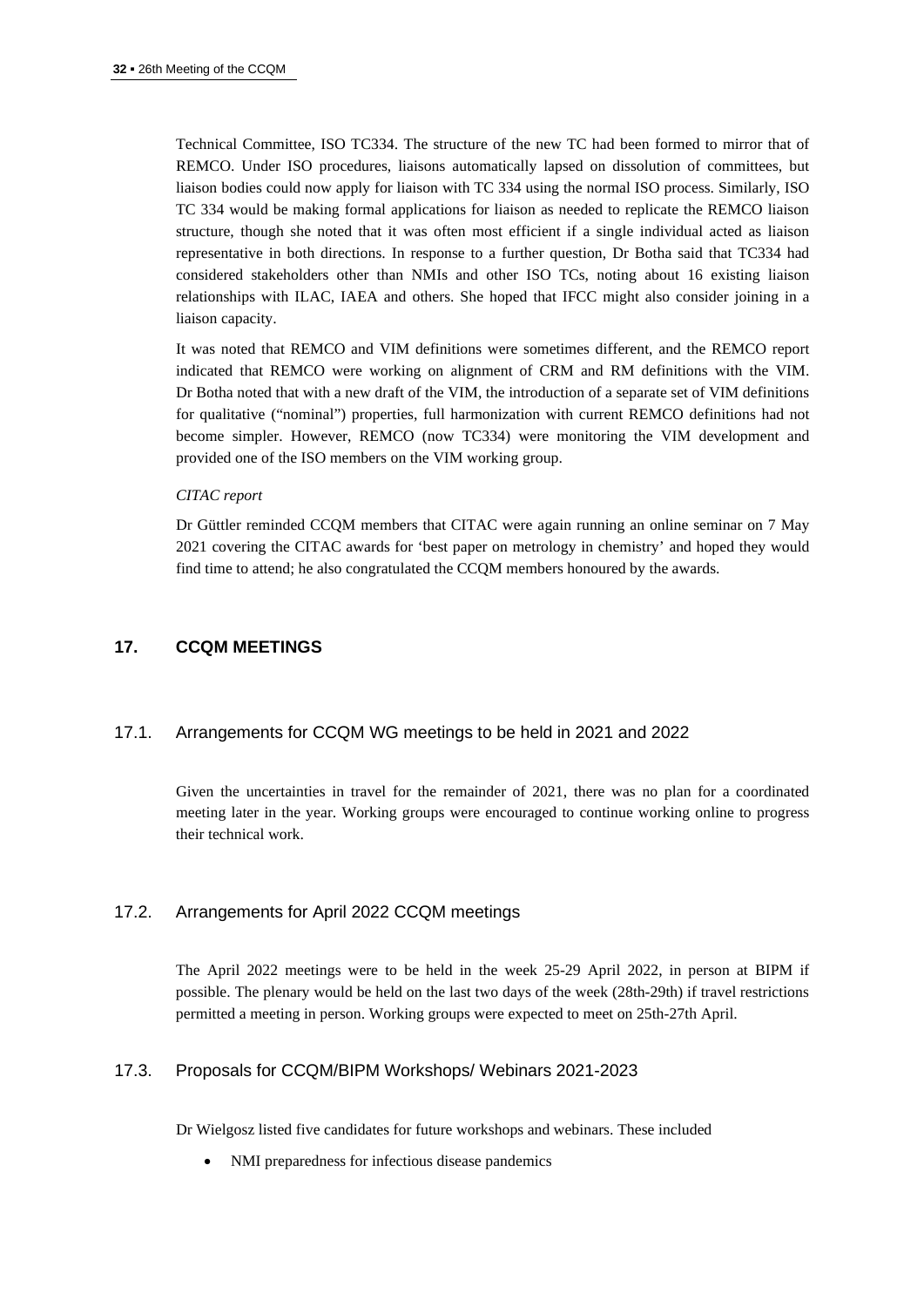- Microplastic standards and metrology
- Particle metrology
- Support for accredited RM producers
- Particle counting and nucleic acid methods for virology

A workshop on NMI pandemic preparedness was agreed. H. Li (NIM), M. Tarlov (NIST), L. Dong (NIM), J. Huggett (LGC), Y. Bae (KRISS), C. Gonzalez (NIST) and R. Paroli (NRC) offered to assist on the organizing committee. Dr Güttler would provide support from PTB, Dr Lippa would seek support from NIST, and following consultation, Dr Braybrook (LGC) offered to lead the steering committee that would organize the workshop. NRC also offered support.

Dr Mackay felt that an internal CCQM workshop on microplastics might be feasible. IUPAC and NIST indicated support. Dr Mester noted that IUPAC were currently running a major project on the subject, covering nomenclature, chemistries and methodologies. Dr Wielgosz suggested that April 2022 might be a practical time to run a virtual workshop. Dr Mackay agreed to lead on the organization of the workshop.

The topic of particle metrology was considered. Dr Winchester suggested that individual WGs cooperate to arrange a joint workshop on particle metrology. This was agreed. Dr Winchester agreed to coordinate the event.

Dr Wielgosz agreed to consult with the CCQM SPWG and prepare the scope for a workshop or other event on CCQM support for accredited RM producers.

The possibility of a workshop on particle counting and nucleic acid methods for virology was discussed briefly. Dr Campbell was requested to consider further and bring a proposal forward in due course.

## **18. CLOSING REMARKS**

Dr Park thanked Dr Wielgosz and the staff at BIPM for their support for the meeting. He congratulated CCQM members on the considerable progress made over the year, particularly in view of the difficulties introduced by the Covid-19 pandemic and consequent restrictions. He expressed a hope that it would again be possible to meet in person in 2022 and thanked all members for their attention and their contributions to a valuable and effective online meeting.